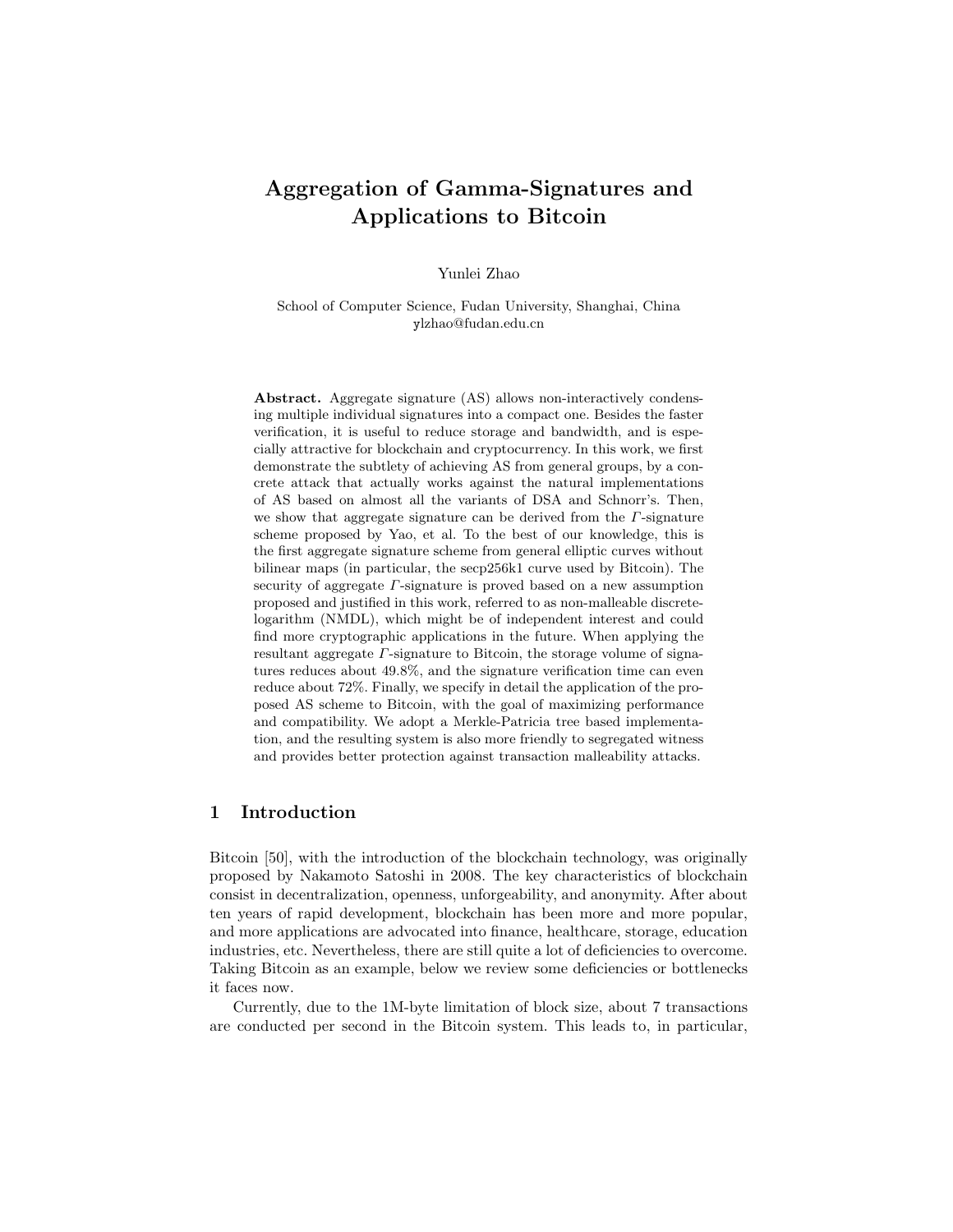longer confirmation latency, relatively higher transaction fees, and easier target of spam attacks [52].<sup>1</sup>

As the crucial elements of a global consensus system, kept in check by the ability for every participant to validate all updates to the ledger, the size of signatures and the computational cost for verifying them are the primary limiting factors for its scalability [47]. Bitcoin uses the EC-DSA signature scheme [37] over the secp256k1 curve [22]. According to Bitcoin Stack Exchange, in a standard "pay to public key hash" (P2PKH) transaction or a "pay to script hash" (P2SH) transaction, the signatures occupy about  $40\%$  of transcript size.<sup>2</sup> In addition, an EC-DSA signature involves non-linear combination of ephemeral secret-key and static secret-key, which is the source for relative inefficiency and for the cumbersome in extensions to multi-signatures  $[8, 47]$ , scriptless scripts  $[66]$ , etc. As a consequence, recently there is also renewed interests in deploying Schnorr's signature with Bitcoin in the future.

Aggregate signature (AS) [17] can essentially mitigate the above deficiencies or bottlenecks faced by Bitcoin (and actually almost all blockchain-based systems). An AS scheme is a digital signature scheme with the following additional property: multiple individual signatures  $\{\sigma_1, \cdots, \sigma_n\}$ , where  $\sigma_i$  is a signature on message  $m_i$  under public-key  $pk_i$ ,  $1 \leq i \leq n$  and  $n \geq 2$ , can be non-interactively collected and condensed into a compact aggregate signature  $\sigma$ . Here, in general, for any  $i, j$  such that  $1 \leq i \neq j \leq n$ , it is assumed that  $(pk_i, m_i) \neq (pk_j, m_j)$ . There is a corresponding aggregate verification process that takes input  $\{(pk_1, m_1), \cdots, (pk_n, m_n), \sigma\}$ , and accepts if and only if all the individual signatures are valid. Aggregate signature is useful to reduce bandwidth and storage volume, and is especially attractive for blockchain where communication and storage are more expensive than computation.

The differences between aggregate signature and multi-signature should be noted. With a multi-signature scheme [35, 51, 39, 48, 13, 40, 8, 57, 4, 42, 47, 34, 16], multiple signers sign the same message, and more importantly they need interactive cooperation. Practical multi-signature schemes were built from general groups on which the discrete logarithm problem is hard [8, 47], in the plain public-key model where no trusted setup or proof-of-possession of secret key is needed. However, the known efficient aggregate signature schemes in the plain public-key model were all built from gap groups with bilinear maps [17, 7]. Aggregate signatures can also be built assuming: signer cooperation and interaction [41, 40], or trusted setup [48], or proof-of-possession of secret key [57], or synchronous communications [34]. But these assumptions are, in general, less realistic for decentralized blockchain systems like the Bitcoin.

<sup>&</sup>lt;sup>1</sup> As for spam attacks, if we can put more transactions into a block, the spammer has to send more transactions with more transaction fee to congest the network, which increases the attack cost.

<sup>&</sup>lt;sup>2</sup> In more detail, for a standard P2PKH or P2SH transaction with n inputs and m outputs, its size is about  $146n + 33m + 10$  bytes where the signatures occupy  $72n$ bytes. For P2SH multi-signature transactions, the size of signatures may further scale up.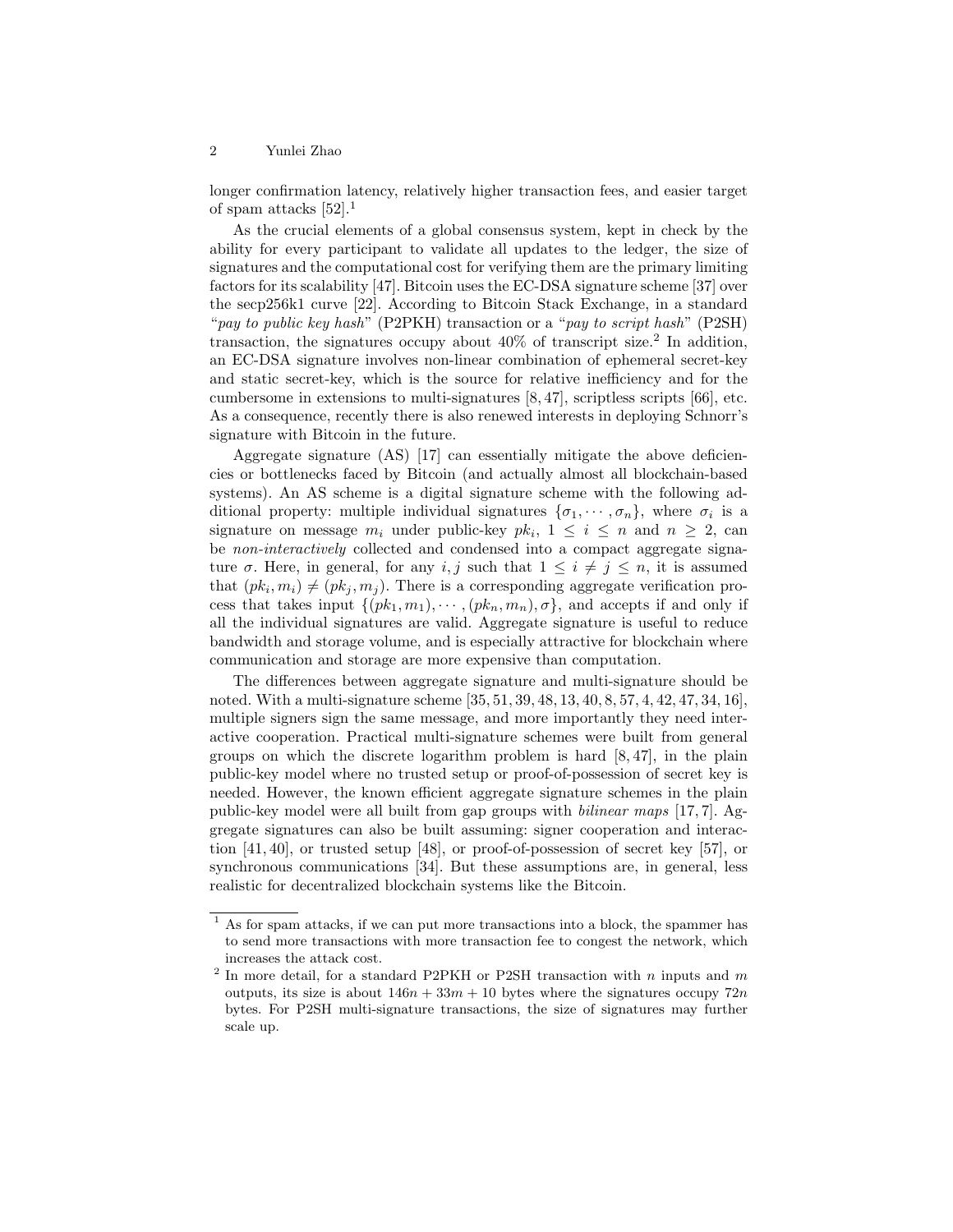#### 1.1 Contributions

In this work, we investigate the applicability of the  $\Gamma$ -signature scheme proposed by Yao and Zhao [69]. Akin to Schnorr's, Γ-signature is generated with linear combination of ephemeral secret-key and static secret-key, and enjoys almost all the advantages of Schnorr's signature. Besides, Γ-signature has advantageous features in online/offline performance, stronger provable security, and deployment flexibility with interactive protocols like IKE. In this work, we identify one more key advantage of Γ-signature in signature aggregation, which is particularly crucial for applications to blockchain and cryptocurrency.

We first demonstrate the subtlety of achieving aggregate signatures from general elliptic curves (EC). This is illustrated with a concrete attack against a natural implementation of aggregating Schnorr's signatures. The attack is a type of ephemeral rogue-key attack, and actually works against the natural implementations of AS from almost all the variants of DSA and Schnorr's. It serves as a good warm-up for achieving aggregate signature from general EC groups without bilinear maps.

Then, we show that aggregate signature can be derived from the  $\Gamma$ -signature scheme. To the best of our knowledge, this is the first aggregate signature scheme from general groups without bilinear maps in the plain public-key model. The security of aggregate  $\Gamma$ -signature is proved based on a new assumption proposed and justified in this work, referred to as non-malleable discrete-logarithm (NMDL), which might be of independent interest and could find more cryptographic applications in the future. We provide the implementation of aggregate  $\Gamma$ -signature, with source code (anonymously) available from https: //github.com/AggregateGammaSignature/source. When applying the resultant aggregate Γ-signature to Bitcoin, the storage volume of signatures reduces about 49.8%, and the signature verification time can even reduce about 72%.

Finally, we specify in detail the implementation of aggregate Γ-signature for Bitcoin. The goal is to maximize performance and compatibility with the existing Bitcoin system. Towards this goal, we adopt a Merkle-Patricia tree (MPT) aided implementation of our aggregate signature scheme. The implementation only brings minimal modifications, which are, in turn, more friendly to segregated witness (SegWit), and provide better protection against transaction malleability attacks [19].

## 2 Preliminaries

For prime number q, denote by  $Z_q$  the additive group of integers modulo q, by  $Z_q^*$  the multiplicative group of integers modulo q. If S is a finite set then  $|S|$  is its cardinality, and  $x \leftarrow S$  is the operation of picking an element uniformly at random from S. If  $\alpha$  is neither an algorithm nor a set then  $x \leftarrow \alpha$  is a simple assignment statement. A string or value  $\alpha$  means a binary one, and  $|\alpha|$  is its binary length. If  $\alpha$  and  $\beta$  are two strings,  $\alpha||\beta$  is their concatenation. If A is a probabilistic algorithm,  $\mathcal{A}(x_1, x_2, \dots; \rho)$  is the result of running A on inputs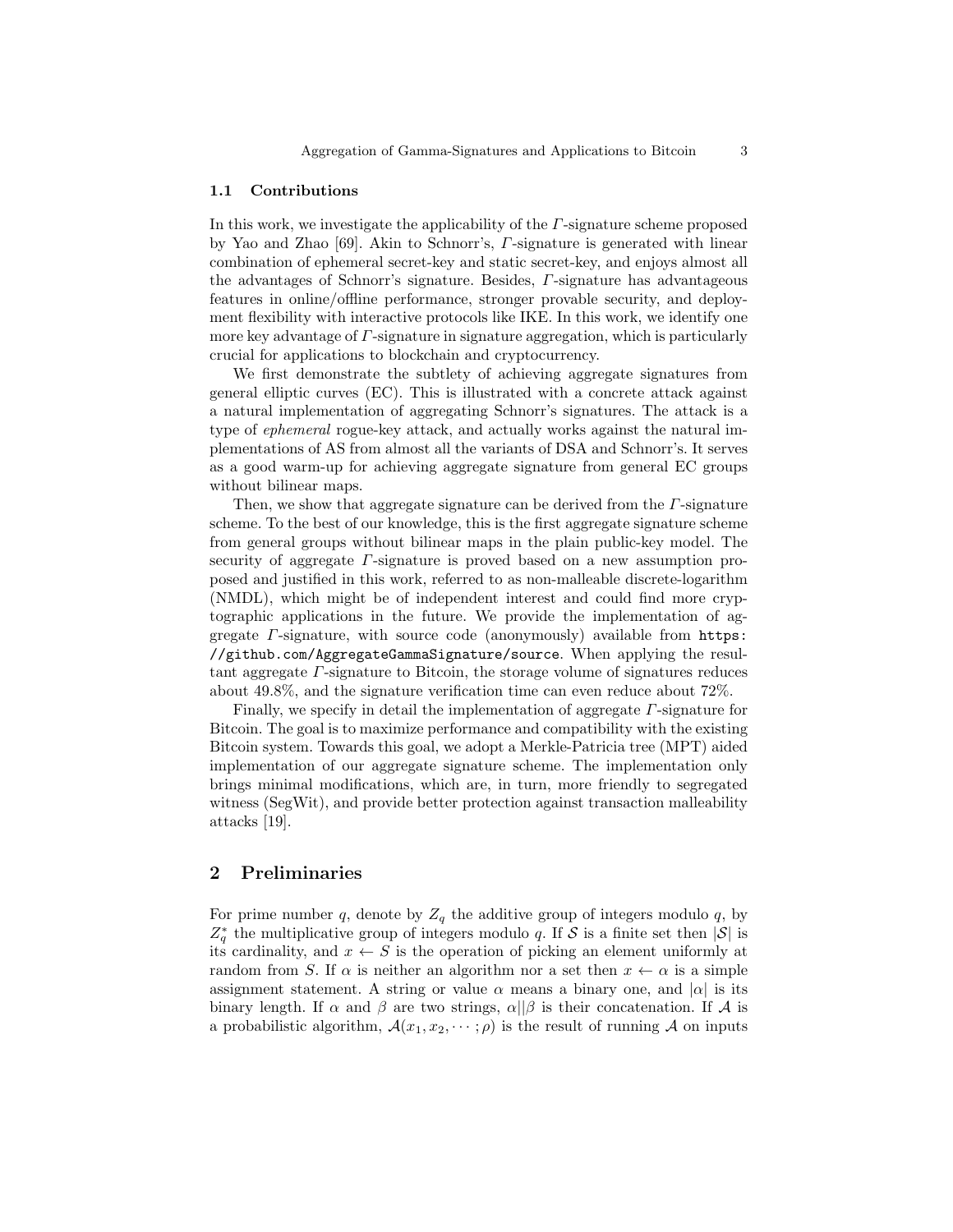$x_1, x_2, \cdots$  and random coins (i.e., random bits)  $\rho$ . Let  $y \leftarrow \mathcal{A}(x_1, x_2, \cdots; \rho)$ denote the experiment of picking  $\rho$  at random and letting y be  $A(x_1, x_2, \dots; \rho)$ . By  $Pr[E: R_1; \dots; R_n]$  we denote the probability of event E, after the *ordered* execution of random processes  $R_1, \dots, R_n$ . A function  $\varepsilon(l)$  is negligible if for every  $c > 0$  there exists an  $l_c$  such that  $\varepsilon(l) < \frac{1}{l_c}$  for all  $l > l_c$ . Let PPT stand for probabilistic polynomial-time.

A digital signature scheme consists of three algorithms KeyGen, Sign and  $Verify,$  where the key generation algorithm  $KeyGen$  takes a security parameter l as input and randomly outputs a key pair  $(sk, pk)$ . The signature algorithm Sign takes sk, m as input and outputs a signature  $\sigma$ . The signature verification algorithm  $Verify$  takes  $pk, m, \sigma$  as input and outputs  $ACCEPT$  or  $REJECT.$ Usually, the algorithms  $KeyGen$  and  $Sign$  are probabilistic, while the algorithm  $Verify$  is deterministic. The completeness of a signature scheme requires that  $Verify(pk, m, Sign(sk, m)) = ACCEPT$  always holds for any  $m \in \{0, 1\}^*$ , as long as  $(sk, pk)$  is a valid key pair generated by running  $KeyGen$ .

### 2.1 Elliptic Curve for Bitcoin

We consider signature implementations over elliptic curve groups. Let  $E(F)$  be the underlying elliptic curve group defined over finite field  $F$ , and the point  $P$ generates a cyclic group of prime order  $q$  on which the discrete logarithm problem is assumed to be hard, where  $|q| = l$  is the security parameter. The order of  $E(F)$ is  $tq$ , where t is called the cofactor that is usually a small constant. Denote by  $\infty$  the identity element in  $E(F)$ .

Bitcoin uses the secp 256k1 curve [22]:  $y^2 = x^3 + 7$  defined over  $F_p$  for prime number  $p = 2^{256} - 2^{32} - 2^9 - 2^8 - 2^7 - 2^6 - 2^4 - 1$ . For the secp 256k1 curve, both p and q have the same length of 256 bits, i.e.,  $l = \log q = 256$ , and the cofactor  $t = 1$ . For a point on the secp256k1 curve, it can be represented with 257 bits as  $(x, b)$ , where  $x \in Z_p$  is its x-coordinate and  $b \in \{0, 1\}$  indicates the sign of its y-coordinate. Thanks to the fact that  $p = 2^{256} - 2^{32} - 2^9 - 2^8 - 2^7 - 2^6 - 2^4 - 1 = 7$ mod 8, recovering y from  $(x, b)$  is very efficient for the secp256k1 curve [33, 43]. We remark that compact representation of public key has already been being employed in the Bitcoin system.

#### 2.2 Schnorr Signature

The Schnorr signature scheme is proposed in [60], and is proven secure in the random oracle model based on the discrete logarithm assumption [54]. At a high level, Schnorr's signature is an instantiation of the Fiat-Shamir transformation [27] being applied to  $\Sigma$ -protocols (i.e., three-round public-coin honest-verifier zero-knowledge protocols) in the random oracle model. Let  $H: \{0,1\}^* \to Z_q$  be a cryptographic hash function, and  $m \in \{0,1\}^*$  be the message to be signed, Schnorr's signature scheme is briefly reviewed in Table 1.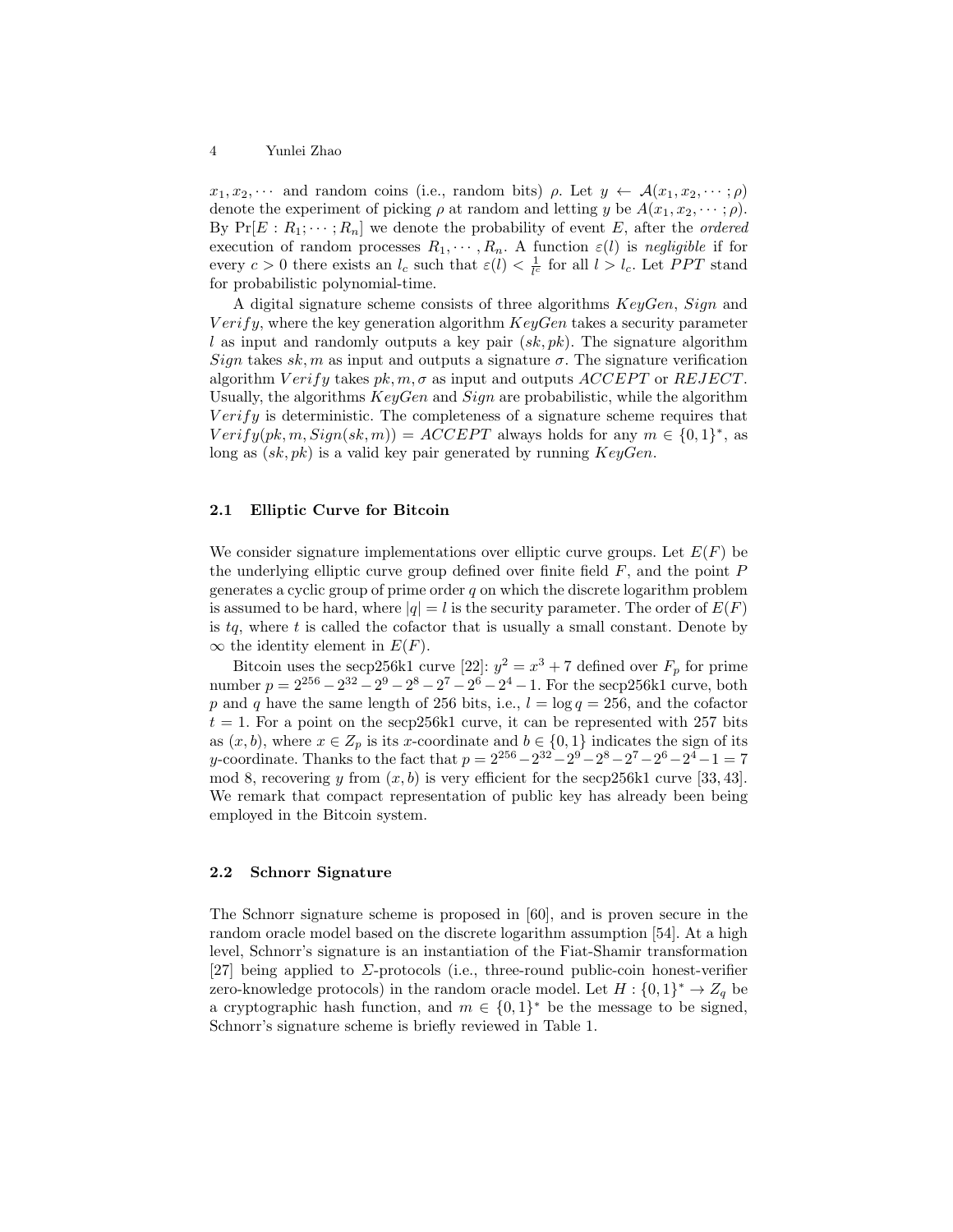Aggregation of Gamma-Signatures and Applications to Bitcoin 5

 ${\bf KeyGen}(1^l)$  $|\textbf{Sign}(X, x, m)|$   $|\textbf{Verify}(X, m, \sigma = (e, z))|$  $x \leftarrow Z_q^*$  $r \leftarrow Z_q$ <br>  $R := rP$ <br>  $R := zP - eX$ <br>
if  $H(R, m) \neq 0$ if  $H(R, m) \neq e$  then  $\mathbf{return}(x, X) \mid e := H(R, m)$  return REJECT  $z := r + e x \mod q$  else return  $\sigma = (e, z)$  return ACCEPT

Table 1. Schnorr's signature

#### 2.3 Γ-Signature

Under the motivation for achieving signature schemes of better online/offline performance, flexible and easy deployments (particularly with interactive protocols like IKE), and stronger security, Yao and Zhao introduced a new paradigm in [69]. Specifically, they proposed a special case of  $\Sigma$ -protocol, which is referred to as Γ-protocol, and a transformation called Γ-transformation that transforms any Γ-protocol into a signature scheme in the random oracle model. The resultant signature is named  $\Gamma$ -signature. Below, we briefly review the  $\Gamma$ -signature scheme based on discrete logarithm problem (DLP), and its security result. The reader is referred to [69] for more details.

Let  $H_d, H_e: \{0,1\}^* \to Z_q^*$  be two cryptographic hash functions, and  $m \in$  $\{0,1\}^*$  be the message to be signed, the DLP-based  $\Gamma$ -signature scheme is briefly reviewed in Table 2 (page 9). Here, for presentation simplicity, checking  $z \neq 0$  in signature generation, and checking  $d, z \in \mathbb{Z}_q^*$  and  $A \neq \infty$  in signature verification, are not explicitly specified. In the actual implementation, it is also suggested in [69] that  $d = H_d(A)$  is replaced with  $d = x_A \mod q$ , where  $x_A$  is the xcoordinate of A. To ease signature verification, we can replace d in  $\sigma$  with  $d^{-1}$ . In this case,  $d^{-1}$  is not needed to computed in signature verification, and the signature is rejected if  $H_d(A)d^{-1} \neq \infty$ .

Security of  $\Gamma$ -Signature. Strong existential unforgeability under concurrent interactive attacks for a signature scheme  $\prod = (KeyGen, Sign, Verify),$ where a signature can be divided into two parts  $(d, z)$ , is defined using the following game between a challenger and a forger adversary F.

- Setup. On the security parameter l, the challenger runs  $(PK, SK) \leftarrow KeyGen(1^l)$ . The public-key  $PK$  is given to adversary  $\mathcal F$  (while the secret-key  $SK$  is kept private).
- Suppose  $\mathcal F$  makes at most  $q_s$  signature queries. Each signature query consists of the following steps: (1)  $\mathcal F$  sends "Initialize" to the signer. The *i*-th initialization query is denoted as  $I_i$ ,  $1 \leq i \leq q_s$ . (2) Upon the *i*-th initialization query, the signer responds back  $d_i$ . (3)  $\mathcal F$  adaptively chooses the message  $m_i$  to be signed, and sends  $m_i$  to the signer. (4) The signer sends back  $z_i$ , where  $(d_i, z_i)$  is the signature on message  $m_i$ . F is allowed to adaptively and concurrently interact with the signer in arbitrary interleaved order. As a special case,  $\mathcal F$  can first make  $q_s$  initialization queries, and get all the values in  $\overline{D} = \{d_1, \dots, d_{q_s}\}\$ before presenting any message to be signed.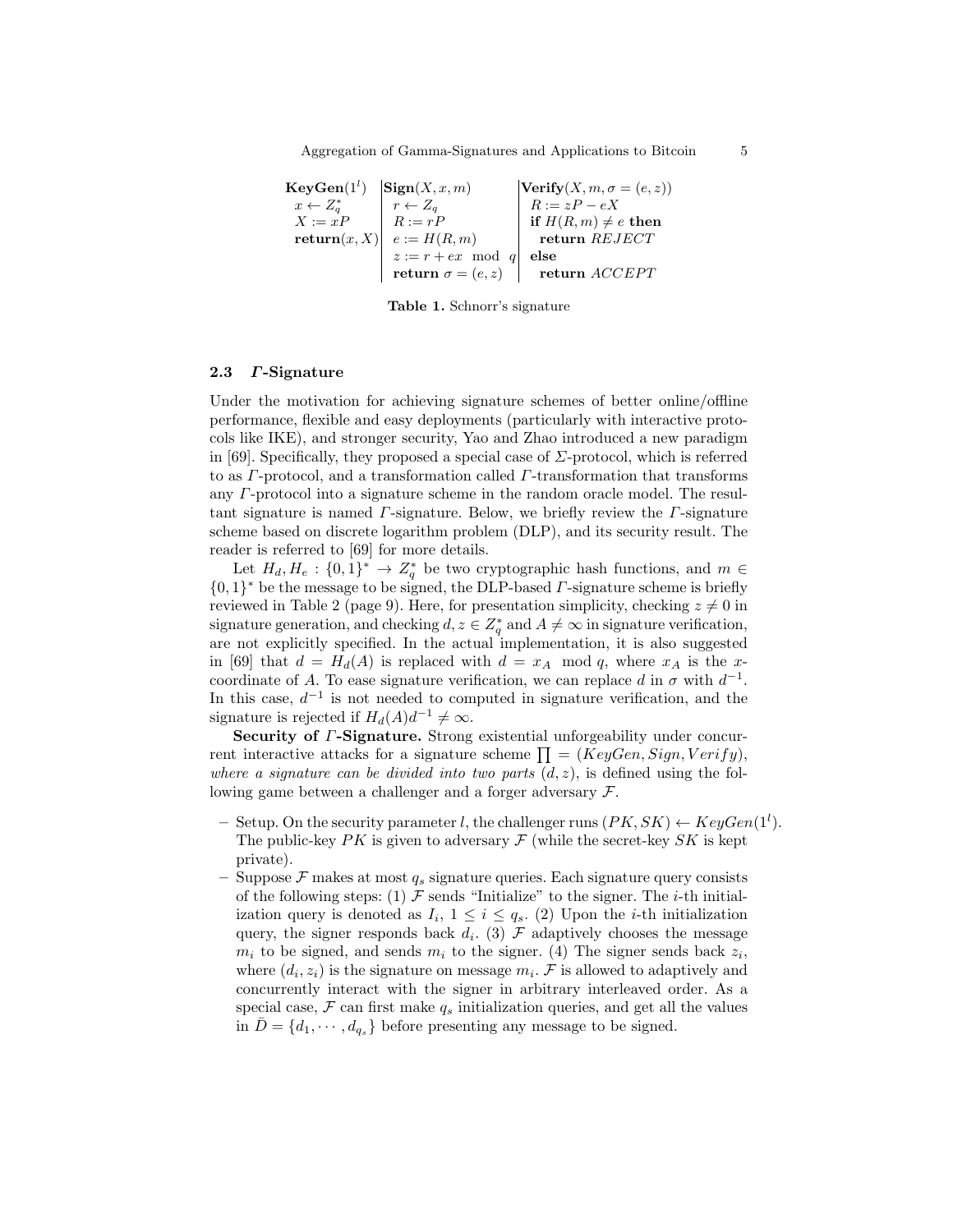– Output. Finally, F outputs a pair of m and  $(d, z)$ , and wins the game if (1)  $Verify(PK, m, d, z) = 1$  and  $(2)$   $(m, d, z) \notin \{(m_1, d_1, z_1), \cdots, (m_{q_s}, d_{q_s}, z_{q_s})\}.$ 

We define AdvSigsuf-cia(1<sup>l</sup>) to be the probability that F wins in the above game, taken over the coin tosses of  $KeyGen, \mathcal{F}$ , and the signer (and the random choice of the random oracle). We say the signature scheme  $\prod$  is strongly existential unforgeable, if  $\text{AdvSig}_{\Pi,\mathcal{F}}^{\text{suf-cia}}(\cdot)$  is a negligible function for every PPT forger  $\mathcal{F}$ .

It is proved in [69] that the above  $\Gamma$ -signature scheme is *strongly existential unforgeable* under the DLP assumption, assuming  $H_d$  is a random oracle while  $H_e$  is target one-way as defined in [69]. Roughly speaking,  $H_e$  is target one-way w.r.t. an e-condition  $R_e$ , if for any PPT algorithm  $A = (A_1, A_2)$  it holds that  $\mathsf{Adv}_{H_e,A}^{\mathrm{tow}}(1^l) = \Pr[R_e(d,e = H_e(m), d', e'] = H_e(m')) = 0 : d \leftarrow$  $Z_q^*$ ;  $(m, s) \leftarrow A_1(H_e, d)$ ;  $d' \leftarrow Z_q^*$ ;  $m' = A_2(H_e, d, m, d', s)$ ] is negligible, where s is some state information passed from  $A_1$  to  $A_2$ . Here, the e-condition is defined as  $R_e(d, e, d', e') = 0$  iff  $d^{-1}e = d'^{-1}e' \mod q$ . Introducing target one-wayness in [69] is to mitigate the dependency of provable security on random oracles. Specifically, for the two hash functions  $H_d$  and  $H_e$  used for  $\Gamma$ -signature, only  $H_d$  is assumed to be a random oracle. Detailed discussions on target one-way hash, including clarifications on the relations among target one-wayness, collision resistance and preimage resistance, are presented in [69], which show target one-wayness is a natural and realistic property for cryptographic hash functions. In particular, target one-wayness is implied by random oracle [69].

# 3 Aggregate Signature and Motivation

An aggregate signature (AS) scheme is a tuple ( $KeyGen, Sign, Verify,$  $Agg, AggVerify$ , where the last three are deterministic, while the first three algorithms constitute a standard signature scheme. Given multiple individual signatures  $\{\sigma_1, \cdots, \sigma_n\}$ , where  $\sigma_i$  is a signature on message  $m_i$  under publickey  $pk_i$ ,  $1 \leq i \leq n$  and  $n \geq 2$ , the aggregation algorithm Agg condenses them into a compact aggregate signature  $sig$ . Here, in general, for any  $i, j$  such that  $1 \leq i \neq j \leq n$ , it is assumed that  $(pk_i, m_i) \neq (pk_j, m_j)$ ; but it might be the case that  $pk_i = pk_j$  or  $m_i = m_j$ . The completeness of an AS scheme says that  $AggVerify(\{(pk_1, m_1), \cdots, (pk_n, m_n)\}, sig)$  returns "ACCEPT", whenever  $Verify(pk_i, m_i, \sigma_i)$  outputs "ACCEPT" for any  $i, 1 \leq i \leq n$ . Roughly speaking, the security of an AS scheme says that it is infeasible for any PPT adversary  $A$ to produce a valid forged aggregate signature involving an honest signer, even when it can play the role of all the other signers (in particular choosing their public keys), and can mount a chosen-message attack on the target honest signer.

### Definition 1 (security of aggregate signature).

Let  $(pk, sk) \leftarrow KeyGen(1^l)$  be the public and secret key pair of the target honest signer. The advantage of the attacker A against the AS scheme is defined as  $Adv^{\mathcal{A}}_{AS}(1^l) = Pr[AggVerify(\{(pk_1, m_1), \cdots, (pk_n, m_n)\}, sig) = ACCEPT]$ , where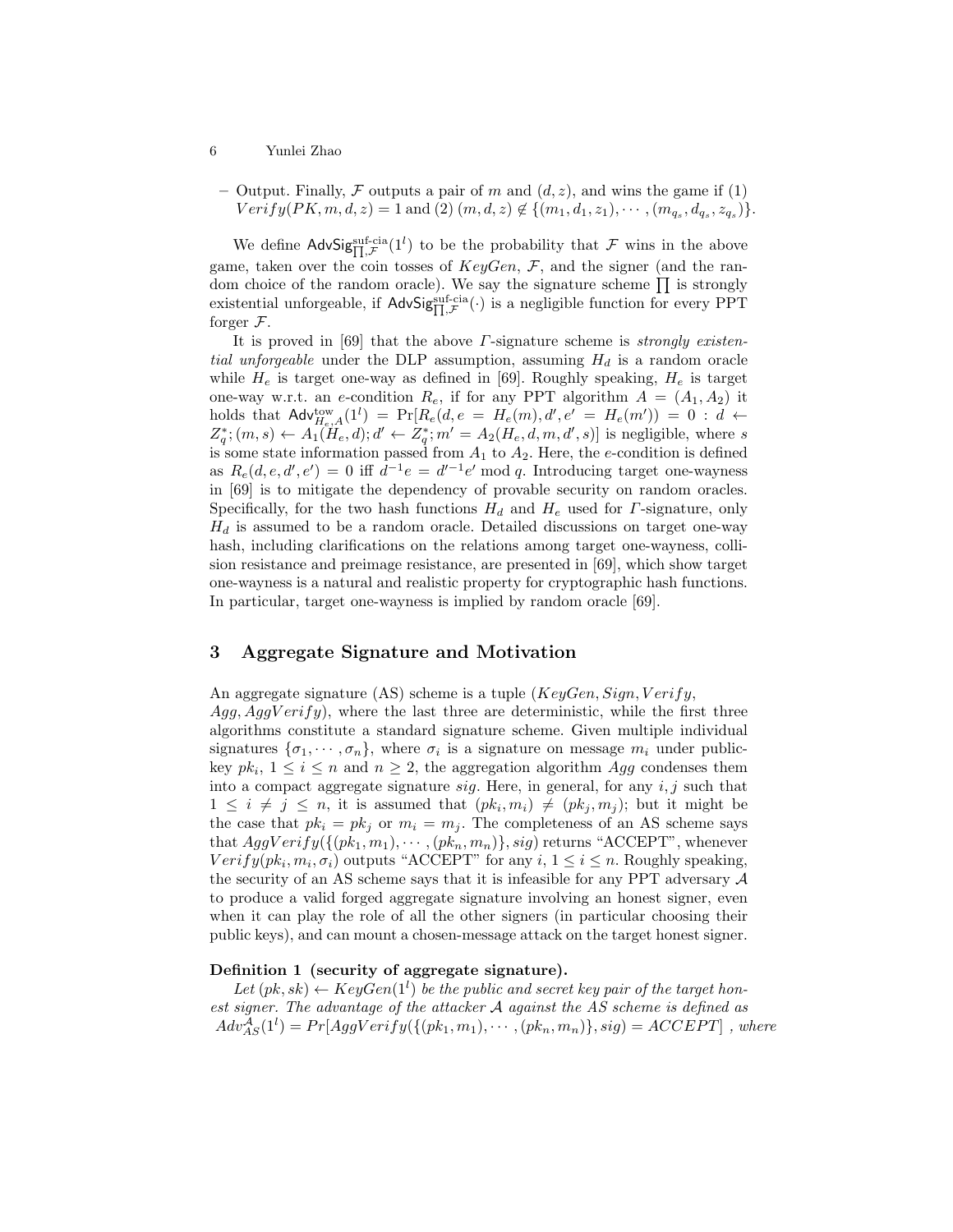n is polynomial in l and  $pk \in \{pk_1, \dots, pk_n\}$ . The probability is taken over the random coins used by KeyGen and A in the following experiment:

 $(pk, sk) \leftarrow KeyGen(1^l); (pk_1, ..., pk_n, m_1, ..., m_n, sig) \leftarrow A^{Sign(sk,)}(1^l, pk)$ . To make the security definition meaningful, we only consider adversaries that are legitimate in the sense that, supposing  $pk = pk_i$  for some  $i, 1 \le i \le n$ , must never have queried  $m_i$  to its signing oracle. Then, an AS scheme is said to be secure if for any PPT adversary A its advantage  $Adv^{\mathcal{A}}_{AS}(1^l)$  is negligible in l. Note that A can choose  $pk_1, ..., pk_n$  as it wishes, in particular as a function of the target public key pk. There is also no requirement that the adversary "knows" the secret key corresponding to a public key it produces.

Practical aggregate signature schemes were proposed [17, 7] in the plain public-key model. They are derived based on the BLS short signature [18] in groups with bilinear maps. There have been some discussions on deploying the pairing-based AS schemes [17, 7] in the Bitcoin system [46], which are briefly summarized below.

- System complexity. Deploying pairing-based aggregate signature schemes requires the replacement of not only the EC-DSA algorithm but also the underlying elliptic curve. It makes a deployment in practice (such as Bitcoin) much more invasive than simply shifting algorithms.
- Bilinear group vs. general group. Intractability problems in groups with bilinear maps are weaker than the discrete logarithm problem in general EC groups.
- Verification speed. As an individual signature scheme, the verification of the pairing-based BLS signature is significantly slower than that of EC-DSA. Note that the miners still need to verify the correctness of individual BLS signatures before aggregating them into a block. Some survey indicates that on a concrete hardware it can verify 70,000 secp256k1 signatures per second, while it could only verify about 8,000 BLS signatures per second [46].

It is thus highly desirable to develop aggregate signatures, with the following features simultaneously:

- It can be built from general elliptic curves (without bilinear maps), in the plain public-key model with fully asynchronous communications.
- The underlying signature scheme has provable security, and moreover, is more efficient and flexible than EC-DSA.

# 4 Subtlety and Warm-UP for Achieving Aggregate Signatures from General Elliptic Curves

Recently, there is renewed interests in deploying Schnorr's signature in the Bitcoin system, for its efficiency and flexibility. In comparison with EC-DSA used in Bitcoin, the linear combination of ephemeral secret-key and static secret-key with Schnorr's signature brings more desirable advantages, e.g., multi-signature,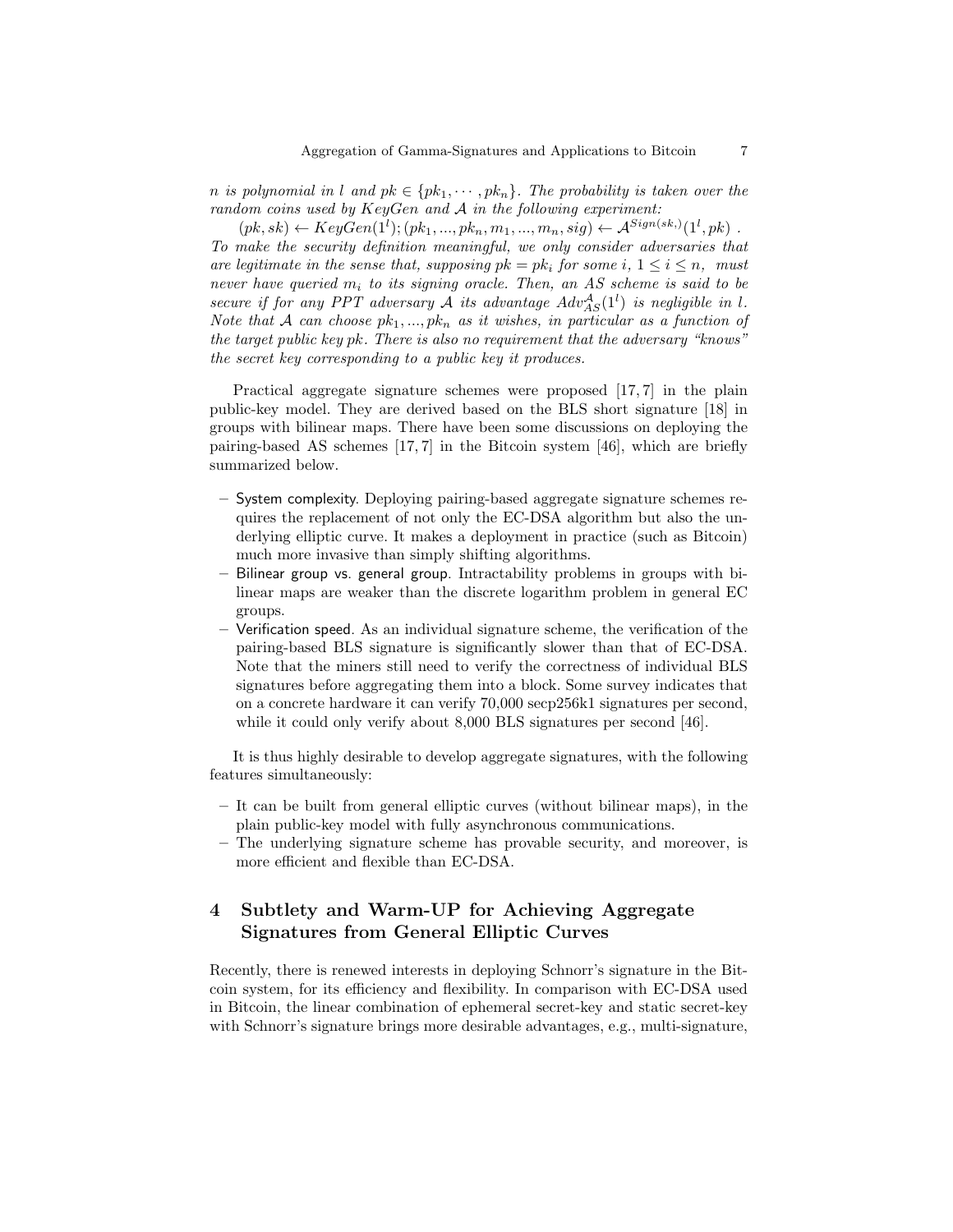scriptless scripts (specifically, privacy-preserving smart contracts). However, we show the subtlety of aggregating Schnorr's signatures. This is demonstrated by a concrete fatal attack, which actually works against the natural implementations of aggregate signature based upon almost all the variants of DSA and Schnorr's.

We first present the aggregate signature based on Schnorr's scheme. Suppose there are *n* signers,  $n \geq 2$ , and each has the public and secret key pair  $(X_i, x_i)$ where  $X_i = x_i P$  and  $x_i \leftarrow Z_q^*$ ,  $1 \leq i \leq n$ . Denote by  $\sigma_i = (e_i, z_i)$  the signature by user i on message  $m_i \in \{0,1\}^*$ . After receiving  $\{(X_1,m_1,\sigma_1),\cdots,(X_n,m_n,\sigma_n)\},$ the miner first verifies the correctness of each individual signature  $(X_i, m_i, \sigma_i)$ , during which it gets  $R_i = z_i P - e_i X_i$ . If all the individual signatures are correct, the miner finally outputs  $\hat{R} = \{R_1, \dots, R_n\}$  and  $z = \sum_{i=1}^n z_i$  as the resultant aggregate signature. On input  $(X_1, \dots, X_n, m_1, \dots, m_n, \hat{R}, z)$ , AggVerify works as follows: computes  $e_i = H(X_i, R_i, m_i)$ , and accepts if  $zP = \sum_{i=1}^{n} R_i +$  $\sum_{i=1}^n e_i X_i$ .

The above aggregate signature scheme looks fine. But a deep speculation divulges the following subtle yet fatal attack. Without loss of generality, suppose the index of the attacker is 1, who possesses the public and secret key pair  $(X_1, x_1)$  and acts as follows.

- For any j,  $2 \leq j \leq n$ , the attacker selects  $m_j$  and arbitrary  $R_j$  (from the underlying EC group) on behalf of  $X_j$ , and computes  $e_j = H(X_j, R_j, m_j)$ . Note that the attacker does not necessarily know the discrete logarithm of either  $X_j$  or  $R_j$  for  $2 \leq j \leq n$ .
- The attacker chooses its own message  $m_1$ , sets the ephemeral rogue-key  $R_1 = \left(-\sum_{j=2}^n R_j - \sum_{j=2}^n e_j X_j\right)$ , and computes  $e_1 = H(X_1, R_1, m_1)$  and  $z = e_1 x_1.$
- Finally, it outputs  $(R_1, \dots, R_n, z)$  as the forged aggregate signature.

Note that  $zP = e_1x_1P = e_1X_1 = e_1X_1 + R_1 + (\sum_{j=2}^n R_j + \sum_{j=2}^n e_iX_j) =$  $\sum_{i=1}^{n} R_i + \sum_{i=1}^{n} e_i X_i$ . Thus, the forged aggregate signature is valid, the attacker can sign arbitrary messages on behalf of the victim users  $(X_2, \dots, X_n)$ . There is no doubt that such an attack is really fatal, particularly for a cryptocurrency system like Bitcoin. To stop such an attack, one approach is to require proof of possession of the discrete logarithms for all the  $R_j$ 's,  $1 \leq j \leq n$  [57]. But this voids the advantage of signature aggregation.

We suggest that the above ephemeral rogue-key attack might implicitly account for the reason why no previous AS scheme was built from general elliptic curve groups, though we are unaware of any explicit presentation of such an attack to the best of our knowledge. Nevertheless, it indeed serves as a good illustration of the subtlety of, as well as warm-up for, achieving AS from general groups without bilinear maps.

# 5 Aggregate Γ-Signature

The aggregate Γ-signature scheme is described in Table 2. Here, the algorithms  $(KeyGen, Sign, Verify)$  just constitute the *Γ*-signature scheme presented in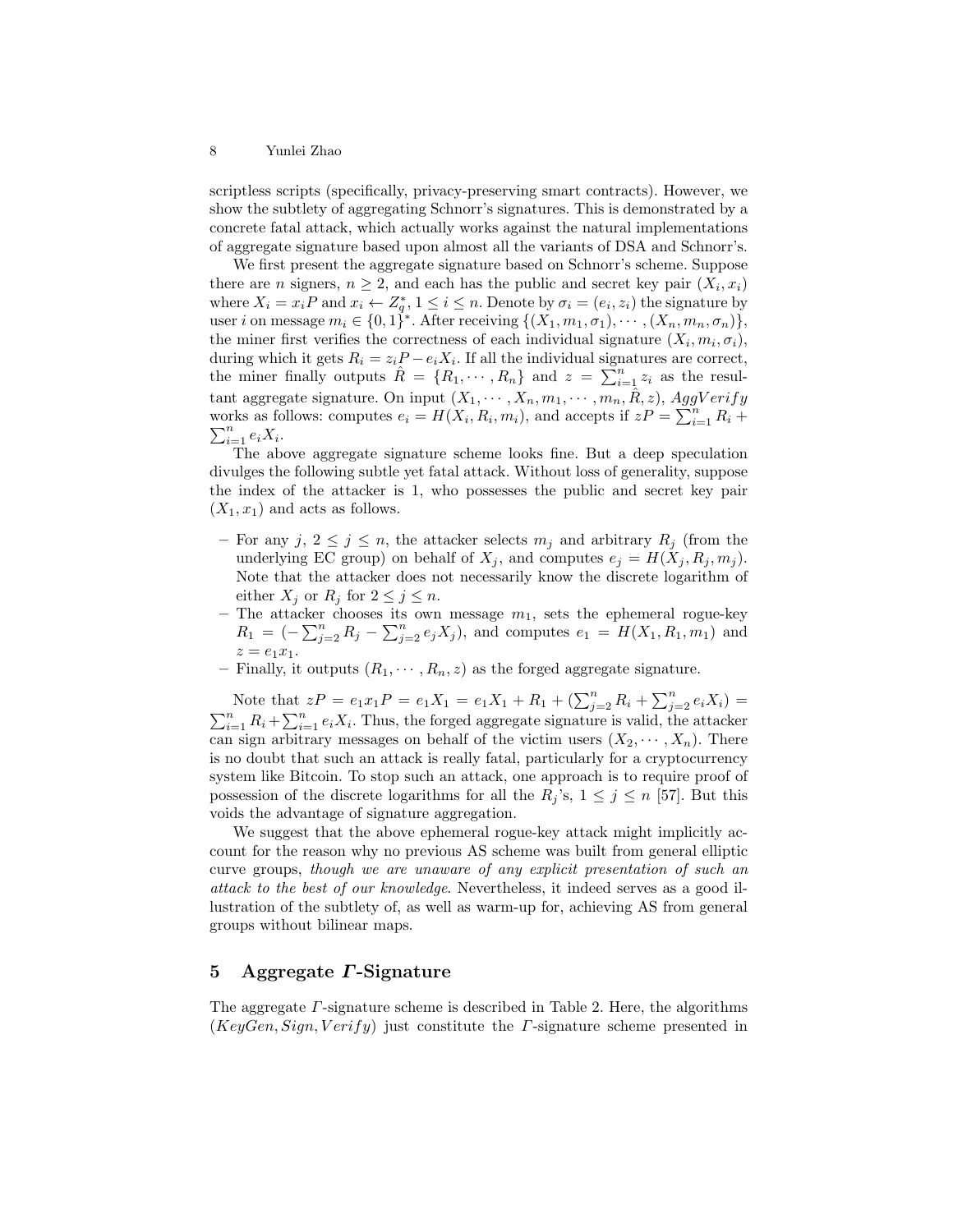Section 2.3. For presentation simplicity, we use a single cryptographic hash function  $H: \{0,1\}^* \to Z_q^*$ , and the checking of  $d, z \in Z_q^*$ ,  $m_i \neq \lambda$  and  $A \neq \infty$  is omitted in the specification of verification algorithms, where  $\lambda$  represents the empty string. The completeness property can checked directly.

| $KeyGen(1^l)$                                                | $\operatorname{Sign}(X, x, m)$                                                                      | Verify $(X, m, \sigma = (d, z))$                            |
|--------------------------------------------------------------|-----------------------------------------------------------------------------------------------------|-------------------------------------------------------------|
| $x \leftarrow Z_a^*$                                         | $r \leftarrow Z_a^*$                                                                                | $e := H(X, m)$                                              |
| $X := xP$                                                    | $A := rP$                                                                                           | $A := zd^{-1}P + ed^{-1}X$                                  |
| return $(x, X)$                                              | $d := H(A)$                                                                                         | if $H(A) \neq d$                                            |
|                                                              | $e := H(X, m)$                                                                                      | return REJECT                                               |
|                                                              | $z := rd - ex \mod q$                                                                               | else                                                        |
|                                                              | return $\sigma = (d, z)$                                                                            | return <i>ACCEPT</i>                                        |
| $\mathbf{Agg}(\{(X_1,m_1,\sigma_1),,(X_n,m_n,\sigma_n)\})$   |                                                                                                     | $\mathbf{AggVerify}(\tilde{T}, \tilde{A}, z)$               |
| $\ddot{T} := \emptyset$ , $\ddot{A} := \emptyset$ , $z := 0$ |                                                                                                     | <b>if</b> elements in $\hat{T}$ are not distinct            |
| for $i = 1$ to n                                             |                                                                                                     | return REJECT                                               |
|                                                              | if $Verify(X_i, m_i, \sigma_i) = ACCEPT \wedge (X_i, m_i) \notin \hat{T} \wedge A_i \notin \hat{A}$ | <b>if</b> elements in $\hat{A}$ are not distinct            |
| $T := T \cup \{(X_i, m_i)\}\$                                |                                                                                                     | return REJECT                                               |
| $\hat{A} := \hat{A} \cup \{A_i\}$                            |                                                                                                     | if $ \hat{T}  \neq  \hat{A} $                               |
| $z := z + z_i \mod q$                                        |                                                                                                     | return REJECT                                               |
| return $(\hat{T}, \hat{A}, z)$                               |                                                                                                     | $n' :=  \tilde{T}  =  \tilde{A} $                           |
|                                                              |                                                                                                     | for $i = 1$ to $n'$                                         |
|                                                              |                                                                                                     | $d_i := H(A_i), e_i := H(X_i, m_i)$                         |
|                                                              |                                                                                                     | if $(zP + \sum_{j=1}^{n'} (e_j X_j - d_j A_j)) \neq \infty$ |
|                                                              |                                                                                                     | return REJECT                                               |
|                                                              |                                                                                                     | return ACCEPT                                               |

Table 2. Aggregate Γ-signature

Given a list of individual signatures  $\{(X_1, m_1, \sigma_1 = (d_1, z_1)), \cdots, (X_n, m_n, \sigma_n =$  $(d_n, z_n)$ }, where  $n \geq 2$ , the aggregation algorithm discards  $(X_i, m_i, \sigma_i)$  if the signature verification fails, or any one of  $(X_i, m_i)$  or  $A_i$  is repeated. The latter checking is for provable security, as we shall see. But it still might be the case that, for some  $i \neq j$ ,  $X_i = X_j$  or  $m_i = m_j$  (this case occurs with Bitcoin P2SH multi-signature transactions). We assume that the elements in  $\hat{T}$  and those in  $\ddot{A}$  output by  $Aqq$  are sorted to ease verification of aggregate signature. More details about the implementations are discussed in the next subsection. Observe that  $\overline{T}$  and  $\overline{A}$  are output and treated separately, and  $AggVerifier$  actually does not care about the correspondence between the elements in  $\ddot{A}$  and those in  $\ddot{T}$ . This flexibility allows for implementations more friendly to SegWit and to being resistant to transaction malleability attacks, as we shall discuss in Section 6.

The total size of the aggregate signature  $(\hat{A}, z)$  has  $n'(l + 1) + l$  bits, where each  $A_i$  is represented with  $\log p + 1 = l + 1$  bits. In comparison, the total size of n' individual signatures has  $2n'l$  bits. For Bitcoin,  $l = 256$ , and n' is about 4000 on average. Thus, with aggregate  $\Gamma$ -signature, the storage volume of signatures reduces about 49.8%.

We use the simultaneous point multiplication techniques [33, 30, 26] in computing  $zP + \sum_{j=1}^{n'} e_j X_j - \sum_{j=1}^{n'} d_j A_j$ . Specifically, we divide the  $2n' + 1$  point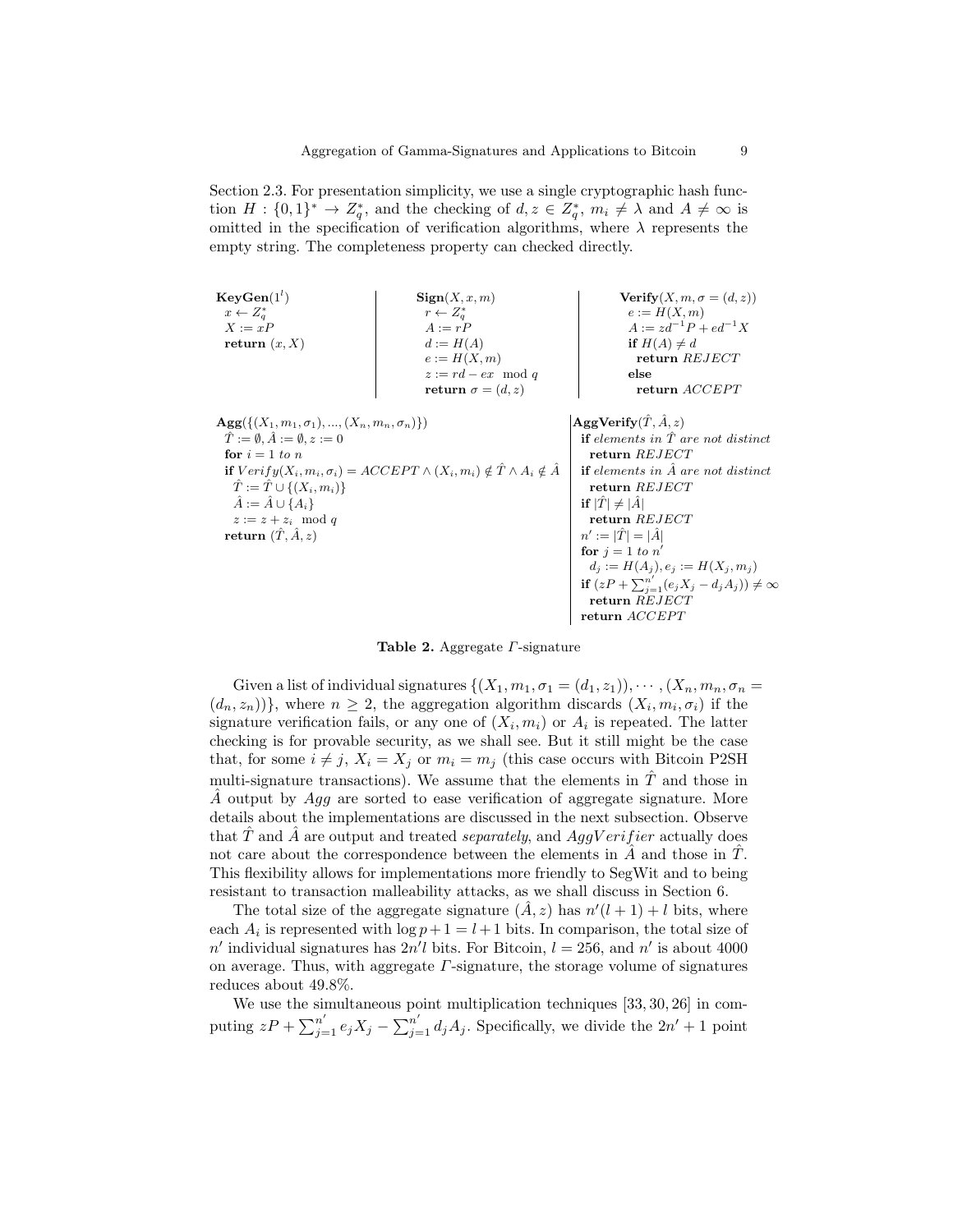multiplications into  $\lfloor (2n'+1)/8 \rfloor$  groups, and then apply the simultaneous multiplication technique to each group of at most 8 point multiplications. Denote by A (resp., D) the timing cost for performing modular EC addition (resp., doubling), where 1D amounts to about 0.7A (with some optimization techniques, addition can be as efficient as doubling, i.e., 1A can amount to 1D). The cost for performing 8 point multiplications *separately* is about  $8lD+4lA$ . In comparison, for performing 8 point multiplication *simultaneously*, the cost is about  $l(D + A)$ plus at most 256A (for preparing a table of size at most  $2^8 = 256$ ). This way, the timing cost for verifying signatures can reduce about 72%.

### 5.1 NMDL Assumption, and Justification

Motivated for breaking some impossibility barriers of black-box cryptography and for achieving cryptographic schemes of conceptually simple structure and analysis, the research community has been paying more attention to achieving cryptographic schemes based on non-black-box assumptions or primitives in recent years [5, 20, 21, 29, 24, 15]. As a popular non-black-box assumption, the knowledge-of-exponent assumption (KEA) and its variants have been shown to be successful and powerful (see, e.g., [23, 32, 9, 10, 55, 38, 25, 56, 1, 49, 20, 21, 31, 28, 29, 67, 24, 15, 68, 70, 58, 59]). In particular, a type of KEA assumption on pairing groups is used in Zcash [58, 59].

Yao and Zhao introduced and justified a variant of the KEA assumption, referred to as joint KEA (JKEA) assumption [68]. Let  $H_1, \dots, H_\kappa : \{0,1\}^* \to Z_q$ be cryptographic hash functions that are modelled as random oracles (RO). Roughly speaking, the JKEA assumption says that, given  $X = xP$  for  $x \leftarrow Z_q$ , the ability of an efficient algorithm A to output  $\{(Y_1, m_1), \cdots, (Y_\kappa, m_\kappa), Z\}$  such that  $Z = (\sum_{i=1}^{\kappa} e_i Y_i)^x$ , where  $Y_i \in E(F)$  and  $m_i \in \{0,1\}^*$  and  $e_i = H_i(Y_i, m_i)$ for  $1 \leq i \leq \kappa$ , implies knowing  $(y_1, \dots, y_\kappa)$  simultaneously, where  $y_i$  is the discrete logarithm of  $Y_i$ . Here, "knowing" implies that  $(y_1, \dots, y_\kappa)$  can be efficiently extracted by an extractor algorithm  $\mathcal E$  from the input and the random tape of  $A$ . The JKEA assumption is justified in [68] by the fact that, assuming  $H_i$ 's are random oracles, no efficient algorithm can make the values in  ${e_1Y_1, \dots, e_\kappa Y_\kappa}$  correlated. That is, no matter how the PPT algorithm A does, the values  $\{H_1(Y_1, m_1)y_1, \cdots, H_\kappa(Y_\kappa, m_\kappa)y_\kappa\}$  are computationally independent as defined in [68].

The JKEA assumption implies the following weaker assumption, referred to as explicit knowledge-of-exponent assumption (EKEA). Specifically, the ability of outputting  $\{(Y_1, m_1), \cdots, (Y_\kappa, m_\kappa), z\}$ , satisfying  $z \in Z_q$  and  $zP = \sum_{i=1}^{\kappa} e_i Y_i$ , implies knowing  $(y_1, \dots, y_\kappa)$  simultaneously. That is,  $(y_1, \dots, y_\kappa)$  can be efficiently extracted. Unlike the JKEA assumption where the algorithm  $A$  only outputs  $CDH(X, \sum_{i=1}^{\kappa} e_i Y_i)$ , here A explicitly outputs the discrete logarithm  $z = \log(\sum_{i=1}^{\kappa} e_i Y_i)$ . Clearly, the EKEA assumption is implied by, and weaker than, the JKEA assumption. It is easy to check that the security of aggregate  $\Gamma$ signature can be derived from the EKEA assumption and the discrete logarithm assumption. But we would like to have a further weaker black-box assumption, which is proposed below.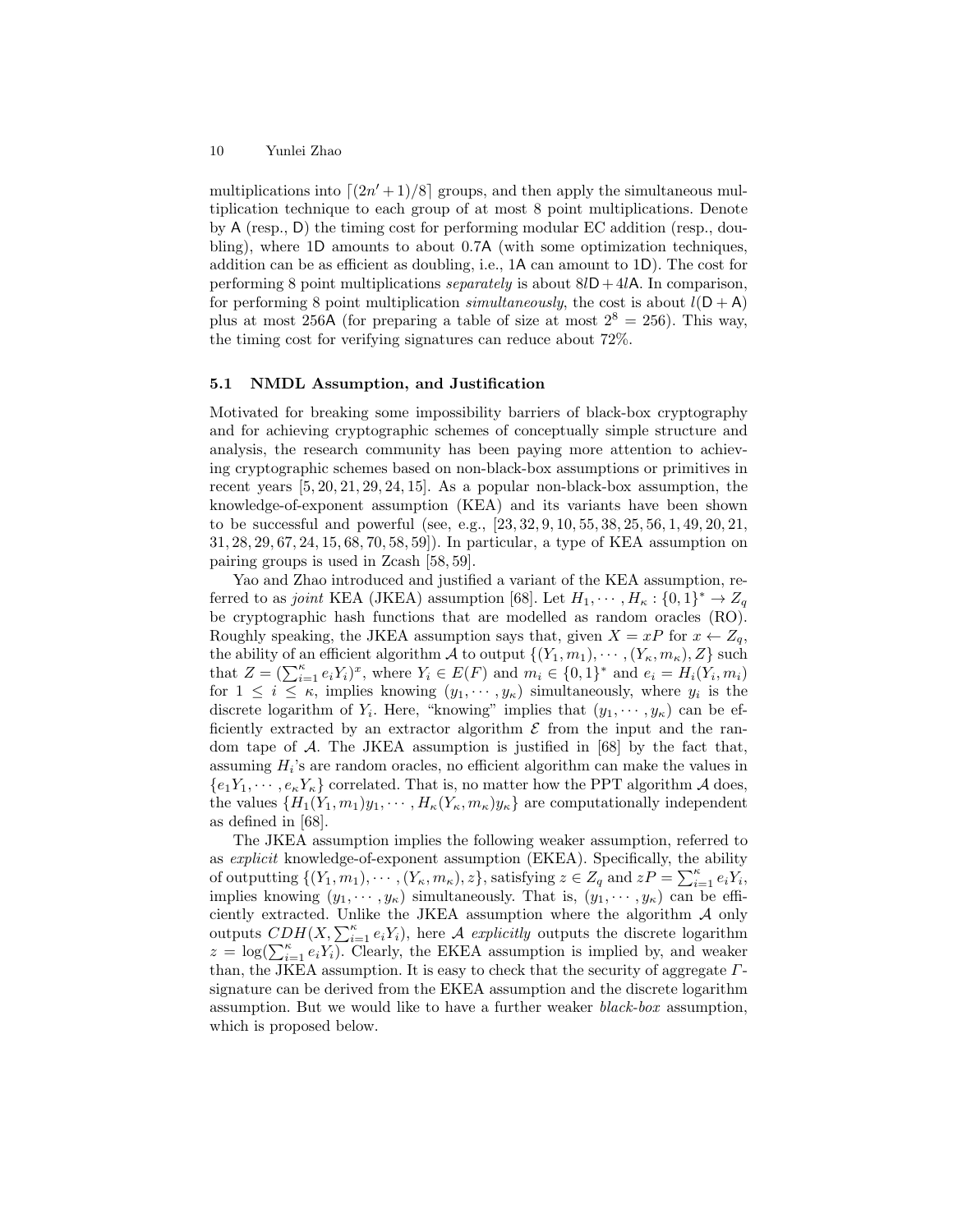#### Definition 2 (non-malleable discrete logarithm (NMDL) assumption).

Let  $G = (E(F_p), P, q)$  define a cyclic group over  $E(F_p)$  generated by P of order q, where p and q are prime numbers, and  $l = \lceil \log q \rceil$  be the security parameter. Let  $H_1, \dots, H_\kappa : \{0,1\}^* \to Z_q^*$  be cryptographic hash functions, which may not be distinct. On input  $(G, X)$  where  $X = xP$  for  $x \leftarrow Z_q^*$ , a PPT algorithm A (called an NMDL-solver) succeeds in solving the NMDL problem, if it could output  $\{(b_1, Y_1, m_1) \cdots, (b_\kappa, Y_\kappa, m_\kappa), z\}$ , satisfying:

- $z \in Z_q$ , and for any  $i, 1 \leq i \leq \kappa$ ,  $Y_i \in G$ ,  $m_i \in \{0,1\}^*$  that can be the empty string, and  $b_i \in \{0, 1\}.$
- $-$  For any  $1 \leq i \neq j \leq \kappa$ , it holds that  $(Y_i, m_i) \neq (Y_j, m_j)$ . But it might be the case that  $Y_i = Y_j$  or  $m_i = m_j$ .
- $X \in \{Y_1, \cdots, Y_{\kappa}\}, \text{ and } zP = \sum_{i=1}^{\kappa} (-1)^{b_i} e_i Y_i \text{ where } e_i = H_i(Y_i, m_i).$

Then, the NMDL assumption says that, for any PPT algorithm A, the probability that it succeeds in solving the NMDL problem is negligible in l. The probability is taken over the random coins used to generate  $(G, x)$ , the random coins used by A (and the choices of the random functions  $H_1, \cdots, H_k$  in the random oracle model).

It is easy to see that the NMDL assumption is implied by the standard discrete logarithm assumption and the EKEA assumption. Note also that the NMDL assumption is itself black-box in nature. Below, we further justify this assumption by proving that it holds in the generic group and random oracle model [12, 14, 61, 63], where  $H_1, \dots, H_\kappa$  are assumed to be random oracles (RO) [11]. We suggest the NMDL assumption should be of independent interest, and could find more cryptographic applications in the future.

Briefly speaking, an algorithm is generic if it does not use the encoding of the group elements. It can only use group elements for group operations and relation verifications. There are many groups for which the fastest DL solver algorithms are generic. For example, general elliptic curves; general hyper-elliptic curves of genus 2; and subgroups of prime order q in  $Z_p^*$  when  $(p-1)/q$  is so large that sieving methods are inefficient [62]. For presentation simplicity, in the following analysis we use Maurer's generic group model [44] that is actually equivalent to Shoup's model [65, 36].

**Theorem 1.** For an NMDL-solver algorithm that runs  $\tau$  generic steps and makes  $\varrho$  RO-queries, its success probability is upper bounded by  $\frac{\tau^2 + \varrho^2}{\sigma - 1}$  $\frac{a^2+e^2}{q-1}$  in the generic group and random oracle model.

Proof. In Maurer's generic group model for solving the NMDL problem, the generic group oracle (GG-oracle)  $\mathcal O$  originally keeps two internal states  $(1, x)$  in a list L, where  $x \leftarrow Z_q^*$ . For presentation simplicity, we denote by  $L[i]$  the value stored in the *i*-th entry of L, where  $1 \leq i \leq \tau$ , and we assume  $L[1] = 1$  and  $L[2] = x$ . The generic NMDL-solver algorithm A is given the indices of  $(1, x)$  in L, i.e.,  $(1, 2)$ , and has black-box access to the GG-oracle  $\mathcal O$  and a random oracle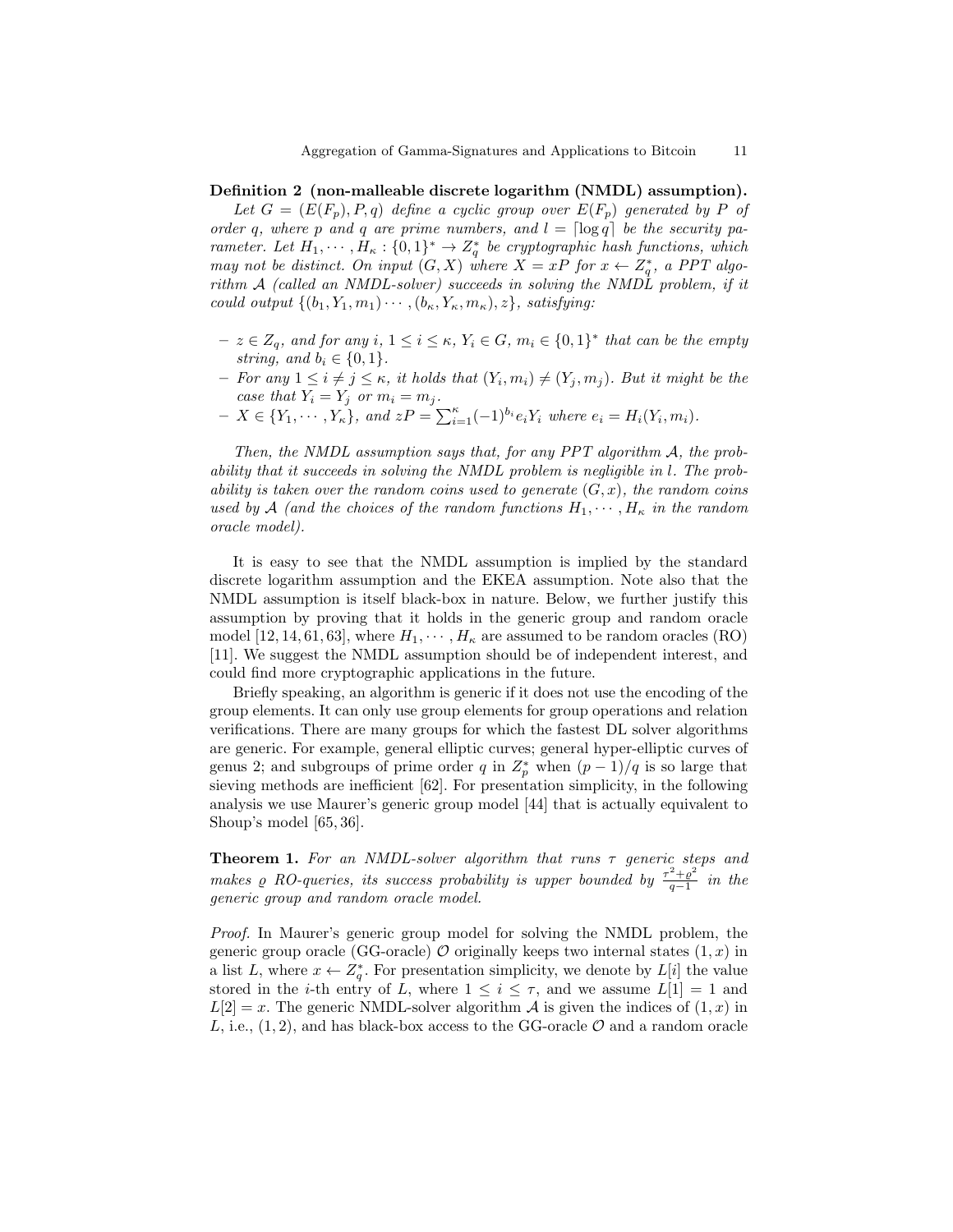(RO)  $\mathcal{H}: \{0,1\}^* \to Z_q^*$ . Here, for presentation simplicity, we use a single random oracle H to represent  $\{H_1, \cdots, H_\kappa\}.$ 

For the *i*-th GG-oracle access corresponding to a group operation,  $1 \leq i \leq \tau$ , the value computed by the GG-oracle  $\mathcal O$  can be viewed as a linear polynomial of the form  $F_i(x) = a_i x + b_i \mod q$ , where  $a_i, b_i \in Z_q$  are determined by previous GG-oracle accesses. The value  $F_i$  is not returned to  $A$  directly, but is stored into a position in the internal list L where the position index for storing  $F_i$  is indicated by  $A$ .  $A$  is always given the ability of verifying equality relation, by which  $A$ queries O with  $(i, j)$  and gets result whether  $L[i] = L[j]$  or not. For the k-th RO query,  $1 \leq k \leq \varrho$ , the algorithm A queries the random oracle H with  $(t_k, m_k)$ , where  $m_k \in \{0,1\}^*$  and  $1 \le t_k \le \tau$  represents the index of the component  $F_{t_k}(x)P$  that is actually unknown to A in the generic group model. Upon the k-th RO-query  $(t_k, m_k)$ , the random oracle H works as follows: (1) if  $L(t_k)$  is undefined, it returns ⊥ indicating invalid RO-query;<sup>3</sup> (2) if  $\mathcal{H}(t_k, m_k)$  has been defined, it returns what already defined; (3) otherwise, it defines and returns a value taken uniformly at random from  $Z_q^*$  as  $\mathcal{H}(t_k, m_k)$ . Finally, A outputs  $\{(b_1, i_1, m_{i_1}), \cdots, (b_{\kappa}, i_{\kappa}, m_{i_{\kappa}}), z\}$ , and succeeds on the following conditions:

- $-z \in Z_q$ ,  $b_\alpha \in \{0,1\}$  and  $m_\alpha \in \{0,1\}^*$  where  $1 \leq \alpha \leq \kappa$ , and  $1 \leq i_\beta \leq \tau$  for  $1 \leq \beta \leq \kappa$ . Here,  $i_{\beta}$  is the index of  $F_{i_{\beta}}(x)P$ .
- For any  $1 \leq \alpha \neq \beta \leq \kappa$ , it holds that  $(i_{\alpha}, m_{\alpha}) \neq (i_{\beta}, m_{\beta})$ .
- $-2 \in \{i_1, \dots, i_\kappa\}$  where the index 2 represents the input  $X = xP$  to the NMDL-solver  $\mathcal A$  in the generic group model, and  $z = \sum_{\alpha=1}^{\kappa} (-1)^{b_{\alpha}} e_{i_{\alpha}} F_{i_{\alpha}}(x)$ mod q where  $e_{i_{\alpha}} = \mathcal{H}(i_{\alpha}, m_{i_{\alpha}}) \in Z_q^*$ .

As discussed in [44], in this generic group model we only need to consider non-adaptive adversaries, and there are only three approaches for  $A$  to succeed in the generic group model.

- − Simply guessing x, which succeeds with probability  $\frac{1}{q-1}$ .
- Another approach is to cause two different  $F_i$  and  $F_j$  to collide,  $1 \le i, j \le \tau$ , in the sense that  $a_i x + b_i = a_j x + b_j$  where  $(a_i, b_i) \neq (a_j, b_j)$ . In other words,  $(a_i - a_j)x + (b_i - b_j) = 0$ . By Schwartz-Shoup lemma [64, 65, 45, 44], this event can occur with probability at most  $C^2 \frac{1}{q-1}$ .
- $\text{ The third approach for }\mathcal{A} \text{ to succeed is to output } \{(\hat{b}_1, \hat{i}_1, \hat{m}_{\hat{i}_1}), \cdots, (\hat{b}_\gamma, \hat{i}_\gamma, \hat{m}_{\hat{i}_\gamma}), \hat{z}\}$ such that  $\hat{z} = \sum_{\alpha=1}^{\gamma} (-1)^{\hat{b}_{\alpha}} e_{\hat{i}_{\alpha}} F_{\hat{i}_{\alpha}}(x) \mod q$ , where  $\gamma > 1$  and  $e_{\hat{i}_{\alpha}} = \mathcal{H}(\hat{i}_{\alpha}, \hat{m}_{\hat{i}_{\alpha}}) \in$  $Z_q^*$ . The observation here is that, for any tuple  $\{(\hat{b}_1, \hat{i}_1, \hat{m}_{\hat{i}_1}), \cdots, (\hat{b}_\gamma, \hat{i}_\gamma, \hat{m}_{\hat{i}_\gamma}), \hat{z}\},$ the probability that  $\hat{z} = \sum_{\alpha=1}^{\gamma} (-1)^{\hat{b}_{\alpha}} e_{\hat{i}_{\alpha}} F_{\hat{i}_{\alpha}}(x) \mod q$  is at most  $\frac{1}{q-1}$  in the random oracle model. Then, by the birthday paradigm, the probability that A succeeds with this approach is at most  $\frac{e^2}{4}$  $\frac{\varrho}{q-1}$ , where  $\varrho$  is the number of queries made by  $A$  to the random oracle  $H$ .

Note that 
$$
\frac{1}{q-1} + C_{\tau}^2 \frac{1}{q-1} + \frac{\varrho^2}{q-1} < \frac{\tau^2 + \varrho^2}{q-1}
$$
.

<sup>&</sup>lt;sup>3</sup> In this case,  $\mathcal{H}(t_k, m_k)$  remains undefined. This is to ensure the independence between  $F_{t_k}$  and  $\mathcal{H}(t_k, \cdot)$ .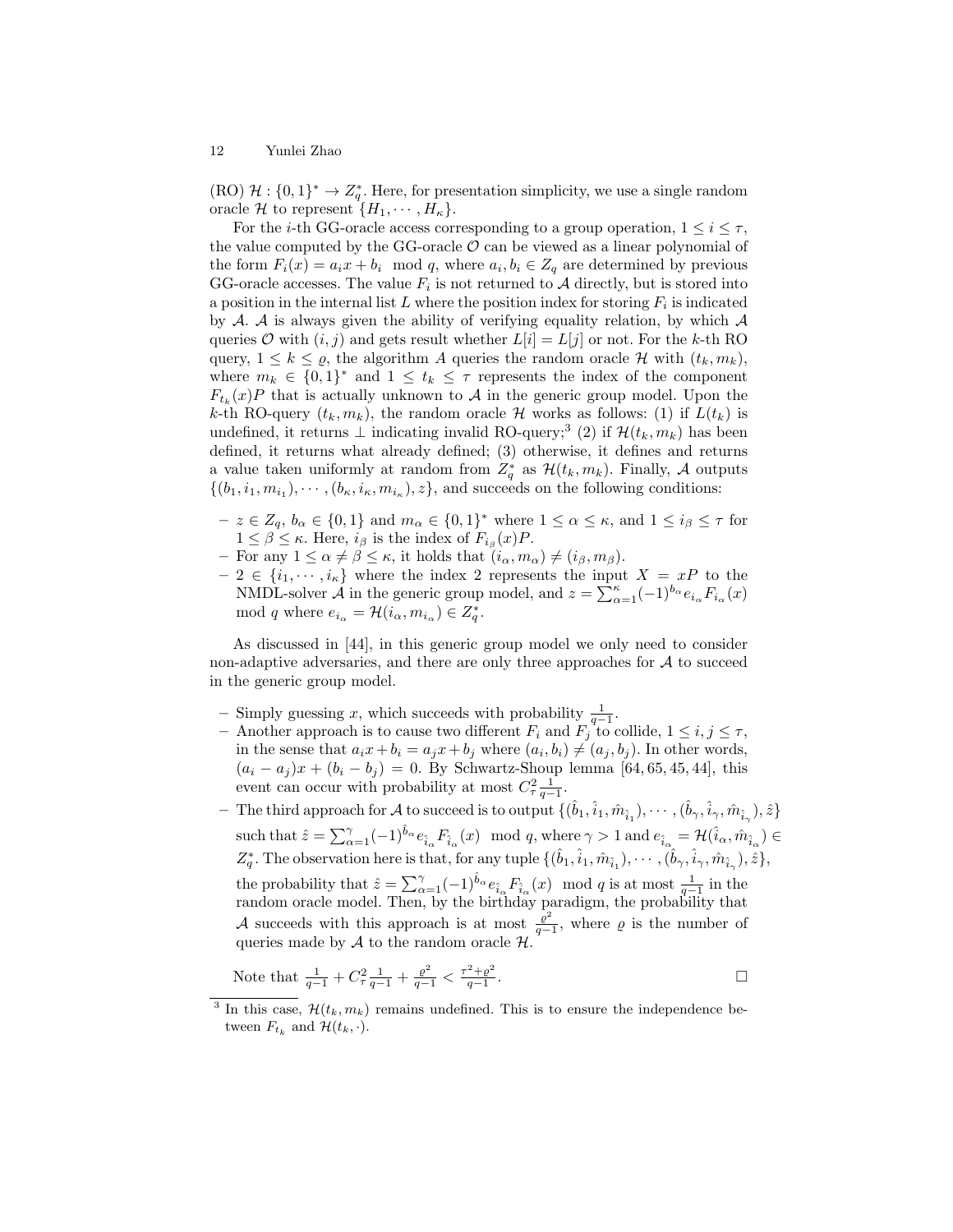#### 5.2 Security Analysis

Theorem 2. The aggregate Γ-signature scheme presented in Table 2 is secure under the NMDL assumption.

Proof. According to the security definition of aggregate signature presented in Section 3, supposing there exists a PPT forger  $A$  who breaks the security of the aggregate Γ-signature with non-negligible probability, we present another PPT algorithm  $\beta$  who can solve the NMDL problem also with non-negligible probability. Denote by  $(X = xP, x)$  the public and secret key pair of the target honest user, where  $x \leftarrow Z_q^*$ . The algorithm B takes  $(G, X)$  as input (where G is the underlying cyclic group defined in the elliptic curve), runs  $A$  as a subroutine, and works as follows.

 $\beta$  controls and programs the random oracle H. Whenever  $\mathcal A$  asks the target user to sign a message  $m, \beta$  answers the signing query by running the  $\Gamma$ -signature simulator as described in [69]. As analyzed in [69], the simulation is statistically indistinguishable from what  $A$  gets in reality. Finally, suppose that A outputs a valid aggregate  $\Gamma$ -signature denoted  $(\hat{T}, \hat{A}, z)$ , where  $\hat{T} = \{(X_1, m_1), \cdots, (X_{n'}, m_{n'})\}, \hat{A} = \{A_1, \cdots, A_{n'}\}.$  Assume that there are  $n''$  distinct elements  $\bar{X} = \{X_{i_1}, \cdots, X_{i_{n''}}\}$  in  $\hat{X} = \{X_1, \cdots, X_{n'}\}$ , where  $X_{i_j}$ appears  $t_j$  times in  $\hat{X}$  and  $\sum_{j=1}^{n} t_j = n'$ . For each  $j, 1 \le j \le n''$ , denote by  $I_j = \{j_1, \dots, j_{t_j}\}\$ the set of indices that  $X_{i_j}$  appears in  $\hat{X}$  where  $1 \leq j_{\alpha} \leq n'$ for  $1 \leq \alpha \leq t_j$ ; specifically,  $X_{i_j} = X_{j_1} = \cdots = X_{j_{t_j}}$ .  $\beta$  outputs  $\{\bar{T}, \bar{A}, z\}$ , which are specified below:

- $-\bar{T} = \{(b_1, X_{i_1}, m_1), \cdots, (b_{n''}, X_{i_{n''}}, m_{n''})\},\$  where for each  $j, 1 \leq j \leq n''$ ,  $b_j = -1$  and  $m_j = m_{j_1} || \cdots || m_{j_{k_j}}$ .
- $-\bar{A} = \{(b'_1, A_1, \lambda) \cdots, (b'_{n'}, A_{n'}, \lambda)\},\$  where for each  $i, 1 \le i \le n', b'_i = 1, \text{ and }$  $\lambda$  represents the empty string.

According to the security analysis of  $\Gamma$ -signature in [69], what seen by  $\mathcal A$ under the run of  $\beta$  is statistically indistinguishable from what seen in reality. Thus, with also non-negligible probability,  $\mathcal A$  will output a valid aggregate *Γ*-signature  $(T, A, z)$  under the simulation of *B*. Consequently, *B* outputs  $(\overline{T}, \overline{A}, z)$  with the same probability. Define  $H': G \times (\{0, 1\}^*)^{\overline{\beta}} \to Z_q$  as follows:  $H'(X, m_1, \dots, m_\beta) = H(X, m_1) + \dots + H(X, m_\beta) \mod q$  for any  $\beta, 1 \leq \beta \leq n'$ . It is easy to see that, assuming  $H\{0,1\}^* \to Z_q$  is a random oracle, so is H'. Finally, we show that the output  $\{\bar{T}, \bar{A}, z\}$  by  $\beta$  is a correct solution to the NMDL problem, by the following observations:

- All the tuples in  $\bar{T} \bigcup \bar{A}$  are distinct. This is from the facts that: (1) the tuples in  $\bar{T}$  are distinct and  $m_j \neq \lambda$ ,  $1 \leq j \leq n''$ ; (2) the tuples in  $\bar{A}$  are also distinct with the same empty string as the third element in each tuple.
- As we assume the aggregate signature  $(\hat{T}, \hat{A}, z)$  output by A is valid, we have that  $X \in \bar{X} = \{X_{i_1}, \cdots, X_{i_{n'}}\}$ , and  $zP = \sum_{i=1}^{n'} d_i A_i - \sum_{j=1}^{n''} e'_j X_{i_j}$ , where  $d_i = H(A_i)$  and  $e'_j = H'(X_{i_j}, m_j)$ .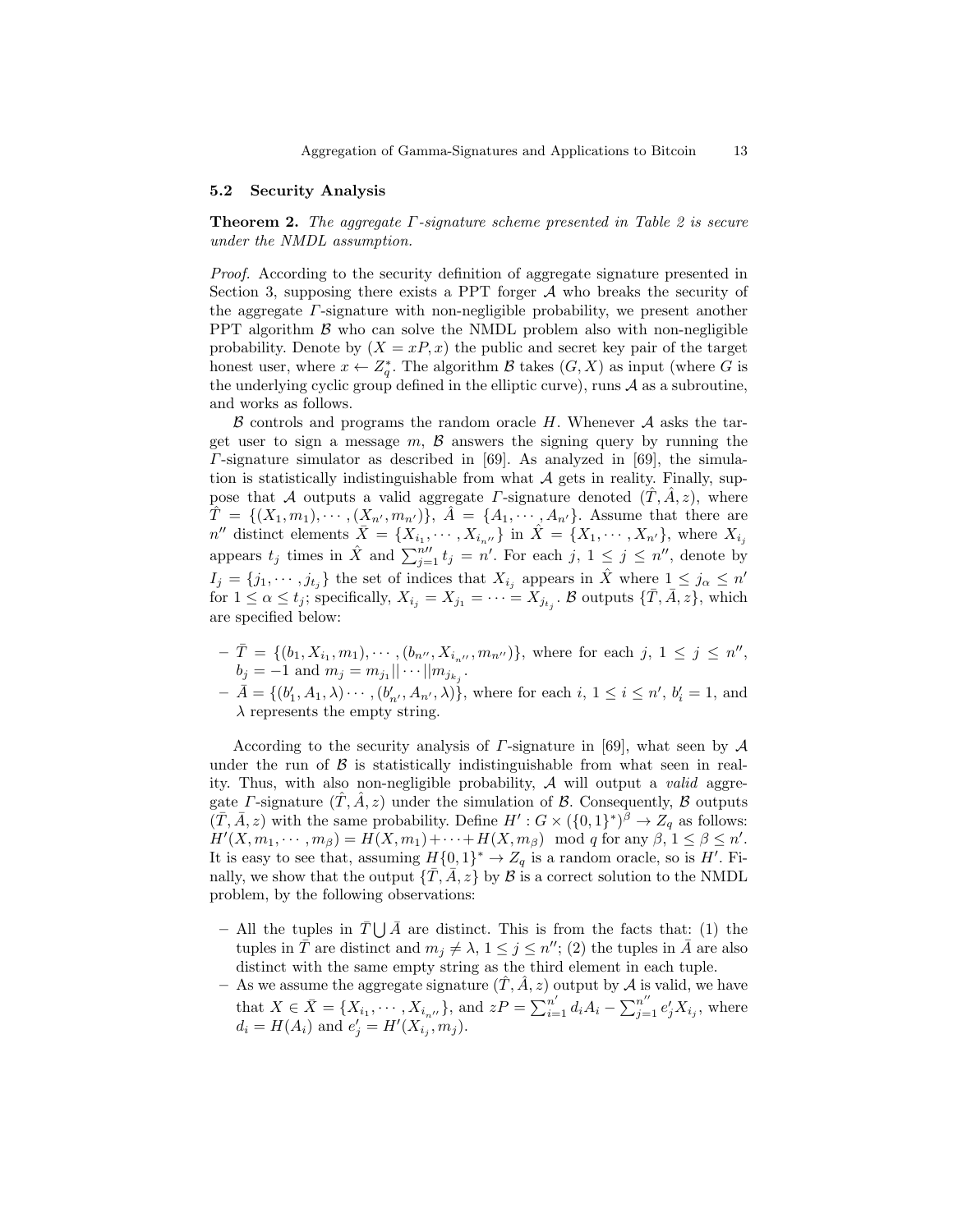## 6 Applications to Bitcoin

In this section, we describe a Merkle-Patricia tree (MPT) aided implementation of our aggregate signature scheme, and specify its applications to Bitcoin. The goal is to maximize performance and compatibility with the existing Bitcoin system, with the least modifications that are inherent in deploying aggregate signatures. Our modifications involve: txid, unlocking script, locking script, Merkle tree, block construction, block mining and block verification. For presentation simplicity, we describe our implementation for a hard-fork of Bitcoin (though it can also be implemented with a soft-fork), in a self-contained manner for ease of reading.

#### 6.1 Inheritances: Keys, Addresses and Network

Bitcoin uses a specific elliptic curve, as defined in a standard called secp256k1, established by NIST. Our aggregate  $\Gamma$ -signature scheme also works on the secp 256k1 curve. As for new key pair generation, algorithm  $KeyGen(1^l)$  is the same as in the existing Bitcoin system.

As for Bitcoin addresses, we inherit the existing design in Bitcoin. Specifically, this is the process of generating address from public key through the use of oneway hash algorithms SHA256 and RIPEMD160,

#### $A=RIPEMD160(SHA256(X)),$

where  $X$  is the public key and A is the Bitcoin address. The above address is called P2PKH address. There is another type of address called P2SH address, which is generated by the following equation:

#### A=RIPEMD160(SHA256(script)).

We also use the Base58 [3] and Base58Check [6, 2] formats for unambiguously and compactly encoding Bitcoin data such as addresses, etc.

We adopt the existing Bitcoin network which is structured as a peer-to-peer (P2P) network on top of the internet. And the Bitcoin network refers to the collection of nodes running the Bitcoin protocol. When a peer receives data, it will broadcast the data to its neighbouring peers after some necessary verification. With the usage of P2P network, in a very short period of time, the data such as transactions and blocks can be efficiently spread all over the network.

#### 6.2 Transactions

Transactions are the most important part of the Bitcoin system. Everything else in Bitcoin is designed to ensure that transactions can be created, propagated on P2P network, validated, and finally added to the global ledger of transactions (i.e., the blockchain).

The Bitcoin transaction consists of fields such as version, in-counter, inputs list, out-counter, outputs list and locktime, which is shown in Table 3.

Within the inputs list field of transaction, it consists of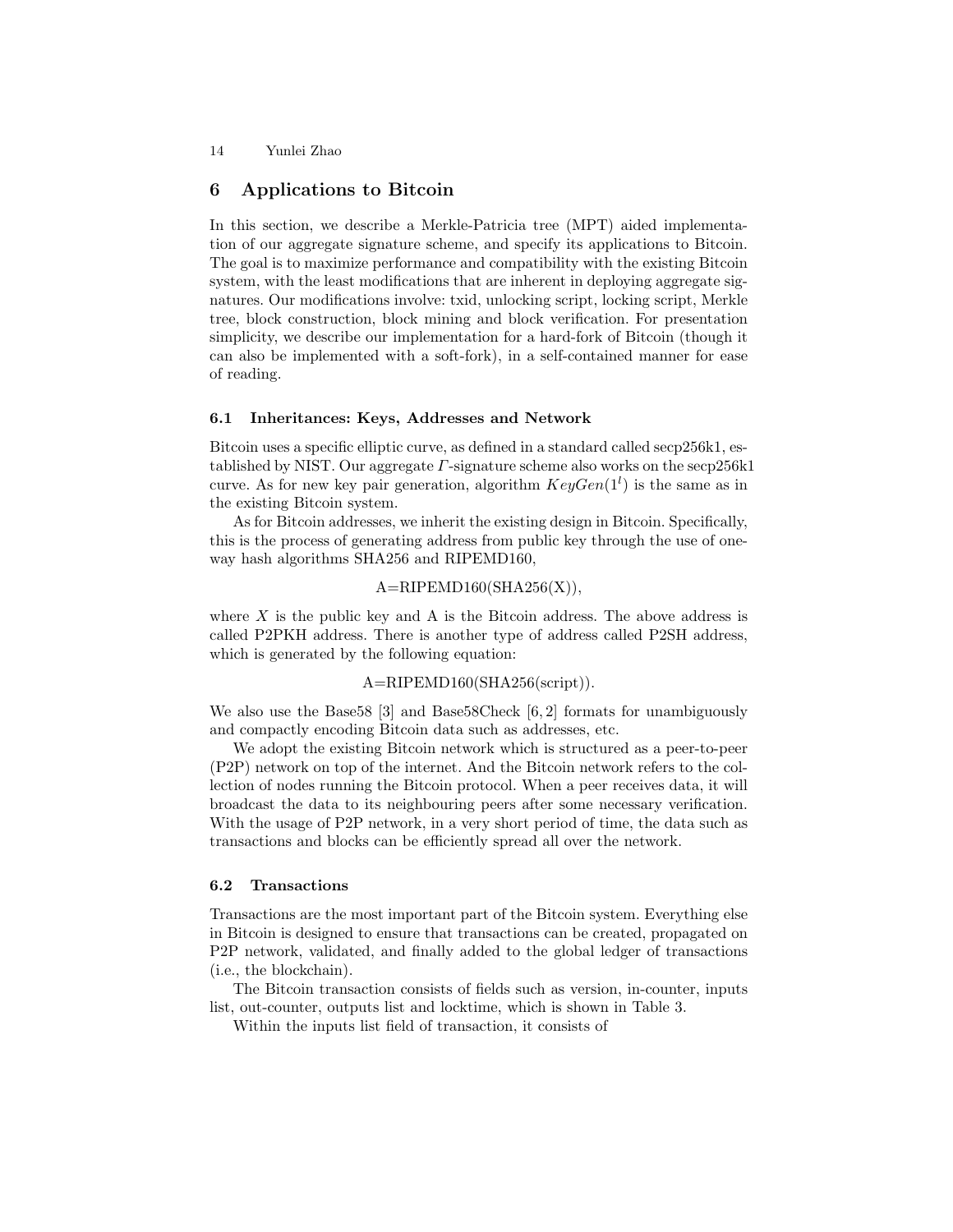| Field      | Description                                       | <b>Size</b> |
|------------|---------------------------------------------------|-------------|
| version    | Transaction version number                        | 4 bytes     |
| in-counter | Counter of inputs                                 | $1-9$ bytes |
|            | inputs-list List of transaction inputs            | variable    |
|            | out-counter Counter of outputs                    | $1-9$ bytes |
|            | outputs-list List of transaction outputs          | variable    |
| locktime   | Earliest time that a transaction is valid 4 bytes |             |

Aggregation of Gamma-Signatures and Applications to Bitcoin 15

Table 3. Structure of Bitcoin transaction

- txid: a pointer to the transaction containing the unspent transaction output (UTXO).
- vout: the index number of the UTXO to be spent.
- unlocking script: a script that fulfills the conditions of the UTXO locking script.
- sequence: the block number where the UTXO is recorded in the blockchain.

In the Bitcoin system, txid is the double SHA256 hash of the transaction, including the witness (i.e., the associated signature). It is inherently impossible to retrieve the txid whenever aggregate signature is used, where multiple individual signatures are replaced with the aggregate signature in the block. So, for ASbased implementations, we modify the txid to be the double SHA256 hash of the transaction without witness. Note that tampering with the witness data is the source for launching transaction malleability attacks [19]. Removing it from the hash input in generating txid also removes the opportunity for transaction malleability attacks. This can also greatly improve the implementations for many other protocols, such as payment channels, chained transactions, and lightning networks.

Unlocking script of P2PKH is in the format of  $\langle sig \rangle \langle \langle PhbK \rangle$ , where PubK is a public key and sig is a signature signed by the private key corresponding to PubK; The unlocking script of P2SH has a basic format of  $\langle \text{sig } I \rangle \langle \text{sig } I \rangle$ J>, mainly for multi-signature. In our modifications, the sig is generated by the  $Sign(X, x, m)$  of *Γ*-signature (where m is part of a transaction defined by SIGHASH flag), which replaces the existing EC-DSA signature.

Within the outputs list field of transaction, it consists of (1) value which is an amount of Bitcoin; and (2) locking script which is a cryptographic puzzle that determines the conditions required to spend the output. As for operations OP CHECKSIG and OP CHECKMULTISIG among locking script of P2PKH and P2SH, the EC-DSA verification procedure is replaced by running  $Verify(X, m, \sigma = (d, z))$  of *Γ*-signature.

#### 6.3 Block

A block is a container data structure that collects transactions for inclusion in the public ledger, the blockchain. The block consists of a header, containing metadata, followed by a long list of transactions, which is shown in Table 4.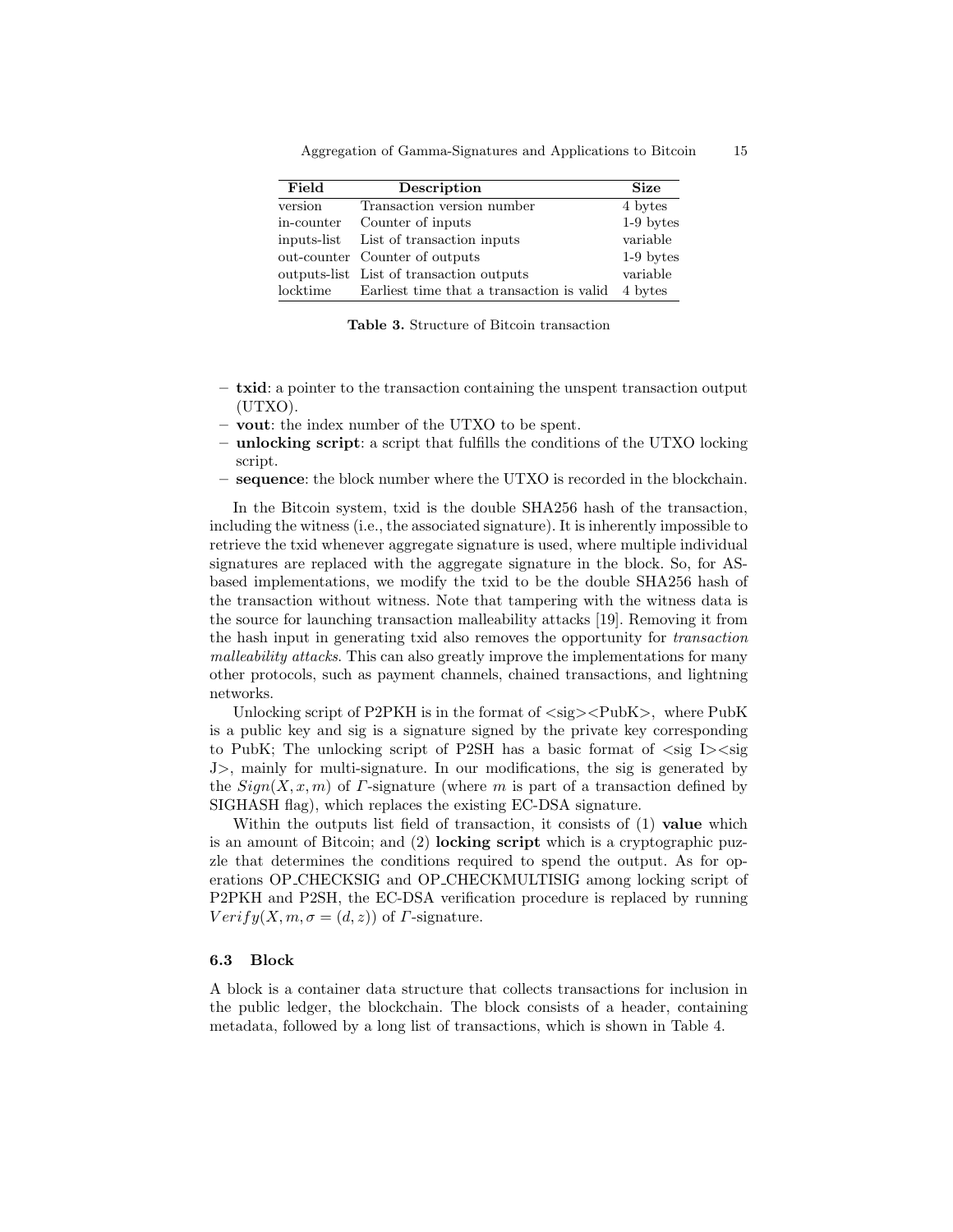16 Yunlei Zhao

| Field       | Description                                          | <b>Size</b> |
|-------------|------------------------------------------------------|-------------|
| magic-no    | Value always $0xD9B4BEF9$                            | 4 bytes     |
| blocksize   | Number of bytes following up to end of block 4 bytes |             |
| blockheader | Consists of 6 items                                  | 80 bytes    |
| tx-counter  | Counter of transactions                              | 1-9 bytes   |
|             | transactions List of transactions                    | variable    |

Table 4. Structure of Bitcoin block

Each block is identified by a hash which is generated by running the SHA256 cryptographic hash algorithm twice on the block header. The size of block header is 80-bytes, and its structure is shown in Table 5.

| Field          | Description                           | <b>Size</b> |
|----------------|---------------------------------------|-------------|
| version        | Block version number                  | 4 bytes     |
| hashPrevBlock  | Hash of the previous block header     | 32 bytes    |
| hashMerkleRoot | Hash of Merkle tree root in the block | 32 bytes    |
| timestamp      | Current timestamp as seconds          | 4 bytes     |
| bits           | Current target in compact format      | 4 bytes     |
| nonce          | 32-bit number                         | 4 bytes     |

Table 5. Structure of Bitcoin blockheader

Every block in blockchain contains a summary of all the transactions using a Merkle tree. A Merkle tree, also known as a binary hash tree, is a data structure used for efficiently summarizing and verifying the integrity of large sets of data. In our modifications, we build Merkle tree with our modified txid which is the double SHA256 hash of the transaction without witness.

In the existing Bitcoin system, after validating transactions a miner will add them to the memory pool or transaction pool where transactions await until they can be included (mined) into a block. We adopt Merkle-Patricia tree (MPT) [53] to play the role of memory pool and to perform duplication check, as the elements in T and A in our aggregate  $\Gamma$ -signature are required to be distinct. MPT can provide a cryptographically authenticated data structure that can be used to store (key, value) pairs, and enjoys a faster speed both in element searching and in outputting ordered elements. The algorithm  $Agg$  in our aggregate  $\Gamma$ -signature can be implemented with MPT as follows.

- Initialize two empty MPT instances  $MPT_{\hat{A}}$  and  $MPT_{\hat{T}}$ , where  $MPT_{\hat{A}}$  (resp.,  $MPT_{\hat{T}}$  ) is for the set of  $\hat{A}$  (resp.,  $\hat{T}$ ).
- Traverse the received transactions and do the following. For every transaction input, extract the public key  $X_i$  and the signature  $\sigma_i = (d_i, z_i)$  in the unlocking script, and  $m_i$  that is the specific part of a transaction defined by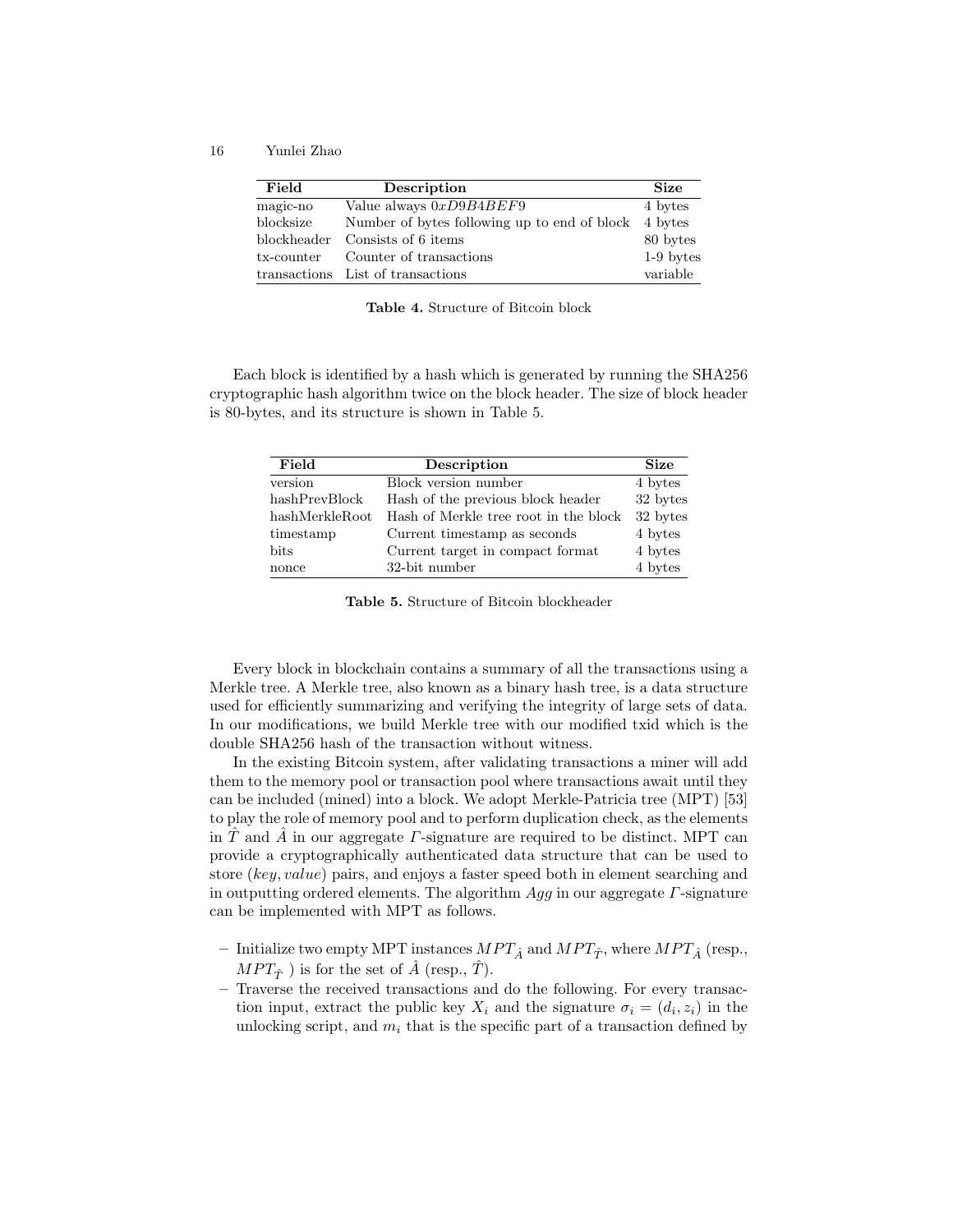SIGHASH flag; Then, calculate  $A_i$  from  $\sigma_i$ , and search in  $MPT_A$ ,  $MPT_T$  to check whether there already exists  $A_i$  or  $(X_i, m_i)$ ; Finally, verify  $(X_i, m_i, \sigma_i)$ with our  $Verify$  algorithm.

- If there already exists  $A_i$  or  $(X_i, m_i)$ , or  $Verify$  algorithm outputs  $REJECT$ , drop the current transaction, and loop to the next transaction.
- Insert  $A_i$  and  $(X_i, m_i)$  to  $MPT_A$  and  $MPT_T$  respectively, and set  $z := z + z_i$ mod q.
- When all the transactions are traversed, output the ordered list of  $A_i$ 's as  $\hat{A}$ , the ordered list of  $(X_i, m_i)$  as  $\hat{T}$ , and a number  $z \in Z_q$ .

Now, we pay attention to P2SH unlocking script multi-signature, where N public keys are recorded in the script and at least M of them must provide signatures to unlock the funds. In order to aggregate the multi-signature, a Bitcoin node should extract each tuple  $(X_j, m, \sigma_j)$  from the M provided signatures on the same message m, and deals with it like a normal transaction input.

After collecting enough transactions, the miner constructs a candidate block, with the only witness of aggregate signature  $(\hat{A}, z)$  being placed at the end of block as specified by segregated witness  $(SegWit).<sup>4</sup>$  This way, our result inherits all the advantages of SegWitness, besides enjoying a more compact witness.

When a miner finds a solution nonce (that is inserted into the block header) such that the block header hash is less than the target, the miner transmits the candidate block to all its peers immediately. By the consensus mechanism of Bitcoin, every node independently validates the new block before propagating it to its peers, which ensures that only valid blocks are propagated on the network. Instead of individually validating all the transactions within the block, with our modifications, each node only needs to simply verify one aggregate signature with algorithm  $AggVerify(T, A, z)$ , as follows.

- Note that both  $\hat{T}$  and  $\hat{A}$  are ordered. In order to ensure the elements within are distinct, just traverse the lists  $\ddot{T}$  and  $\ddot{A}$  to confirm that every two adjacent elements are different and are monotonically incremented.
- $-$  If the elements are not distinct in the above step, abort and output  $REJECT.$ Otherwise, continue with the next procedure.
- Execute the aggregate signature validation, and output  $ACCEPT$  if the verification is successful. Otherwise, output REJECT.

# 7 Conclusion and Future Work

In this work, we present the first aggregate signature (AS) scheme from general elliptic curve groups without bilinear maps. Compared to a list of individual signatures (on potentially pairwise distinct messages), the storage volume of signatures reduces about 49.8% and the signature verification time can even reduce

<sup>4</sup> Segregated witness is an architectural change to Bitcoin, which aims to move the witness data from the field of scriptSig (unlocking script) in a transaction into a separate witness data structure.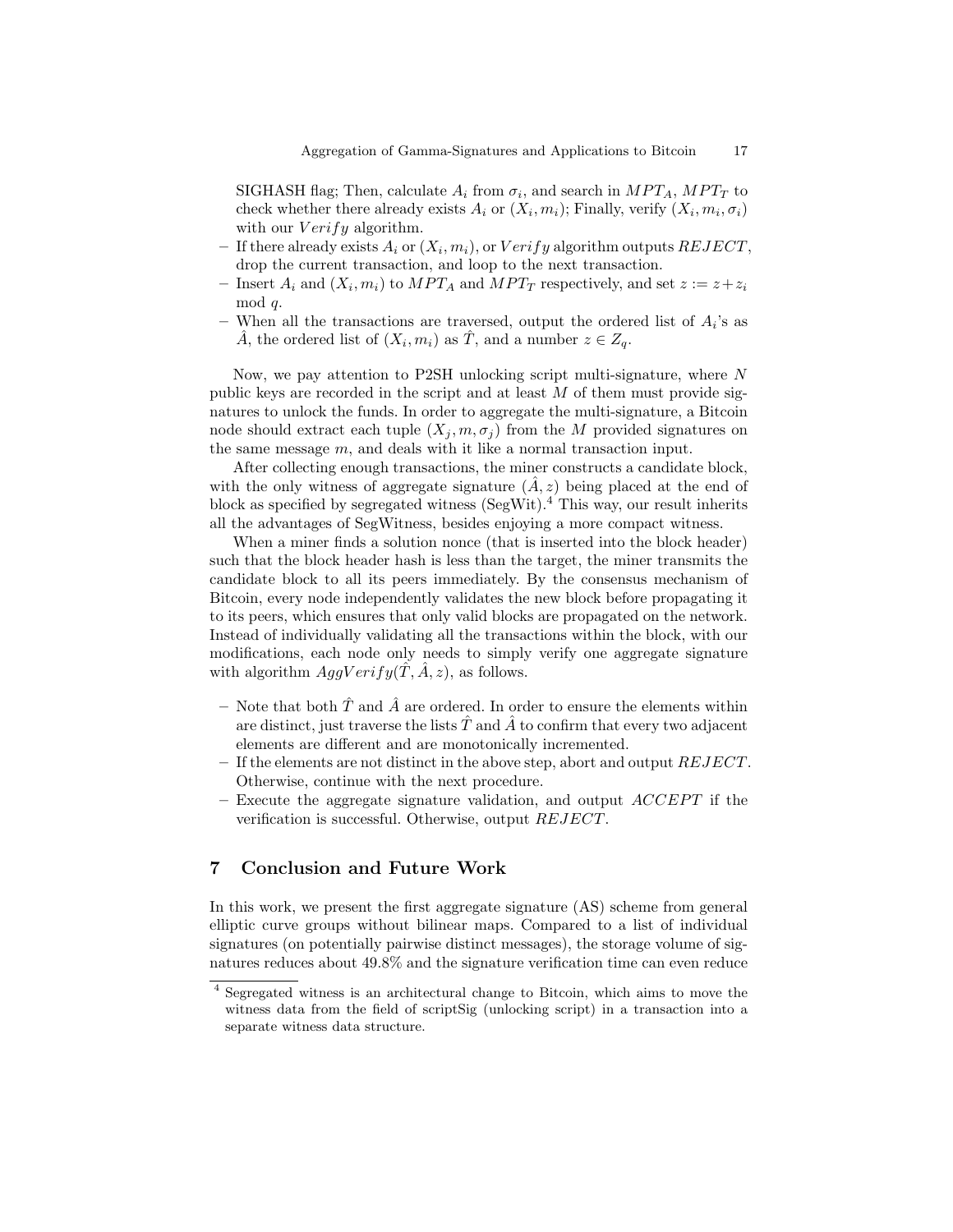about 72% with the proposed AS scheme. Its provable security is based on a new assumption, named non-malleable discrete logarithm (NMDL), which is proved in the generic group and random oracle model (and is also implied by the DL assumption and a weaker non-black-box assumption). We suggest the NMDL assumption should be of independent interest, and could find more cryptographic applications in the future. Finally, we specify in detail the application of the proposed AS scheme to Bitcoin, with the goal of maximizing performance and compatibility. Towards that, we adopt a Merkle-Patricia tree based implementation of our AS scheme. Besides security inherited from Bitcoin, the AS-aided system is also more friendly to segregated witness, and provides better protection against transaction malleability attacks.

Though using both generic group model and random oracle model is not rare (particularly for arguing security of practical cryptographic schemes, e.g. [12, 14, 61, 63]), it is interesting to investigate whether practical AS schemes from general groups can be built with provable security only in the random oracle model. Note that our aggregate signature only about halves the bandwidth or storage volume of signatures. Studying the (im)possibility of constant-size AS from general groups is an important question for future research, on which we are inclined to a theoretical impossibility result (at least for the case of black-box security reduction).

Acknowledgement. We are grateful to Xing Chang, Leixiao Cheng, Boru Gong, Xingzhong Huang, Bao Li, Yuan Li, Wei Yu and Andrew C. Yao for many helpful discussions and assistance.

# References

- 1. M. Abe and S. Fehr. Perfect NIZK with Adaptive Soundness. TCC 2007: 118-136.
- 2. A. M. Antonopoulos. Mastering Bitcoin. Available at https://github.com/bitcoinbook/bitcoinbook
- 3. A. M. Antonopoulos. Mastering Bitcoin. Section: Base58. Available at https://github.com/bitcoinbook/bitcoinbook
- 4. A. Bagherzandi, J.H. Cheon, and S. Jarecki. Multisignatures Secure Under the Discrete Logarithm Assumption and a Generalized Forking Lemma. ACM Conference on Computer and Communications Security 2008: 449458.
- 5. B. Barak. How to Go Beyond the Black-Box Simulation Barrier. FOCS 2001: 106-115.
- 6. Base58Check Encoding. Available at https://en.bitcoin.it/wiki/Base58Check encoding
- 7. M. Bellare, C. Namprempre and G. Neven. Unrestricted Aggregate Signatures. ICALP 2007: 411-422.
- 8. M. Bellare and G. Neven. Multi-Signatures in the Plain Public-Key Model and a General Forking Lemma. ACM Conference on Computer and Communications Security 2006: 390-399.
- 9. M. Bellare and A. Palacio. Towards Plaintext-Aware Public-Key Encryption without Random Oracles. ASIACRYPT 2004: 48-62.
- 10. M. Bellare and A. Palacio. The Knowledge-of-Exponent Assumptions and 3-Round Zero-Knowledge Protocols. CRYPTO 2004: 273-289.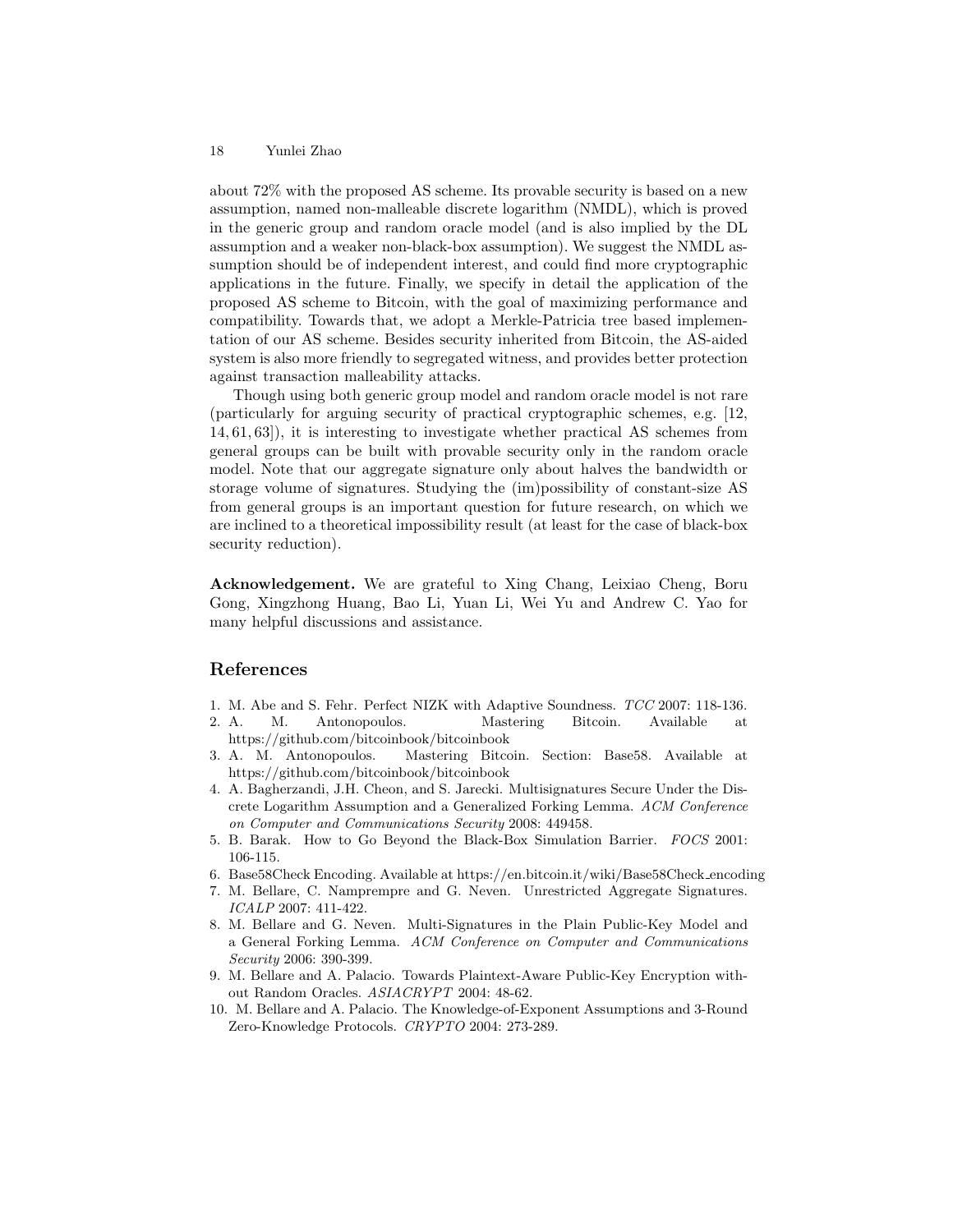- 11. M. Bellare and P. Rogaway. Random Oracles Are Practical: A Paradigm for Designing Efficient Protocols. ACM CCS 1993: 62-73.
- 12. Bethencourt, J., Sahai, A., Waters, B. Ciphertext-Policy Attribute-Based Encryption. IEEE Symposium on Security and Privacy (S&P) 2007, 321-334.
- 13. A. Boldyreva. Threshold Signatures, Multisignatures and Blind Signatures Based on the Gap-Diffie-Hellman-Group Signature Scheme. PKC 2003, LNCS 2567, Springer-Verlag.
- 14. A. Boldyreva, C. Gentry, A. O'Neill and D. H. Yum. Ordered Multisignatures and Identity-Based Sequential Aggregate Signatures, with Applications to Secure Routing. CCS 2007: 276-285.
- 15. N. Bitansky, R. Canetti, A. Chiesa, and E. Tromer. From Extractable Collision Resistance to Succinct Non-Interactive Arguments of Knowledge, and Back Again. ITCS 2012: 326-349.
- 16. D. Boneh, M. Drijvers, and G. Neven. Compact Multi-Signatures for Smaller Blockchains. ASIACRYPT 2018.
- 17. D. Boneh, C. Gentry, B. Lynn and H. Shacham. Aggregate and Verifiably Encrypted Signatures from Bilinear Maps. EUROCRYPT 2003: 416-432.
- 18. D. Boneh, B. Lynn and H. Shacham. Short Signatures from the Weil Pairing. ASIACRYPT 2001: 514-532.
- 19. D. Bradbury. What the 'Bitcoin Bug' Means: A Guide to Transaction Malleability. Available at https://www.coindesk.com/ bitcoin-bug-guide-transaction-malleability/
- 20. R. Canetti and R. R. Dakdouk. Extractable Perfectly One-Way Functions. ICALP (2) 2008: 449-460.
- 21. R. Canetti and R. R. Dakdouk. Towards a Theory of Extractable Functions. TCC 2009: 595-613.
- 22. C. Research. SEC 2: Recommended Elliptic Curve Domain Parameters 2010. Available at http://www.secg.org/sec2-v2.pdf
- 23. I. Damgård. Towards Practical Public Key Systems Secure Against Chosen Ciphertext Attacks. CRYPTO 1991: 445-456.
- 24. I. Damgård, S. Faust and C. Hazay. Secure Two-Party Computation with Low Communication. TCC 2012: 54-74.
- 25. A. W. Dent. The Cramer-Shoup Encryption Scheme is Plaintext Aware in the Standard Model. EUROCRYPT 2006: 289-307.
- 26. V. S. Dimitrov, G. A. Jullien, and W. C. Miller. Complexity and Fast Algorithms for Multiexponentiations. IEEE Trans. Computers (2) 2000: 141-147.
- 27. A. Fiat and A. Shamir. How to Prove Yourself: Practical Solutions to Identification and Signature Problems. CRYPTO 1986: 186-194.
- 28. R. Gennaro, H. Krawczyk, and T. Rabin. Okamoto-Tanaka Revisited: Fully Authenticated Diffie-Hellman with Minimal Overhead. ACNS 2010: 309-328.
- 29. S. Goldwasser, H. Lin, and A. Rubinstein. Delegation of Computation without Rejection Problem from Designated Verifier CS-Proofs. IACR Cryptology ePrint Archive 2011: 456.
- 30. D. M. Gordon. A Survey of Fast Exponentiation Methods. J. Algorithms 27(1) 1998: 129-146.
- 31. J. Groth. Short Pairing-Based Non-Interactive Zero-Knowledge Arguments. ASI-ACRYPT 2010: 321-340.
- 32. S. Hada and T. Tanaka. On the Existence of 3-Round Zero-Knowledge Protocols. CRYPTO 1998: 408-423.
- 33. D. Hankerson, A. Menezes and S. Vanstone. Guide to Elliptic Curve Cryptography. Springer 2004.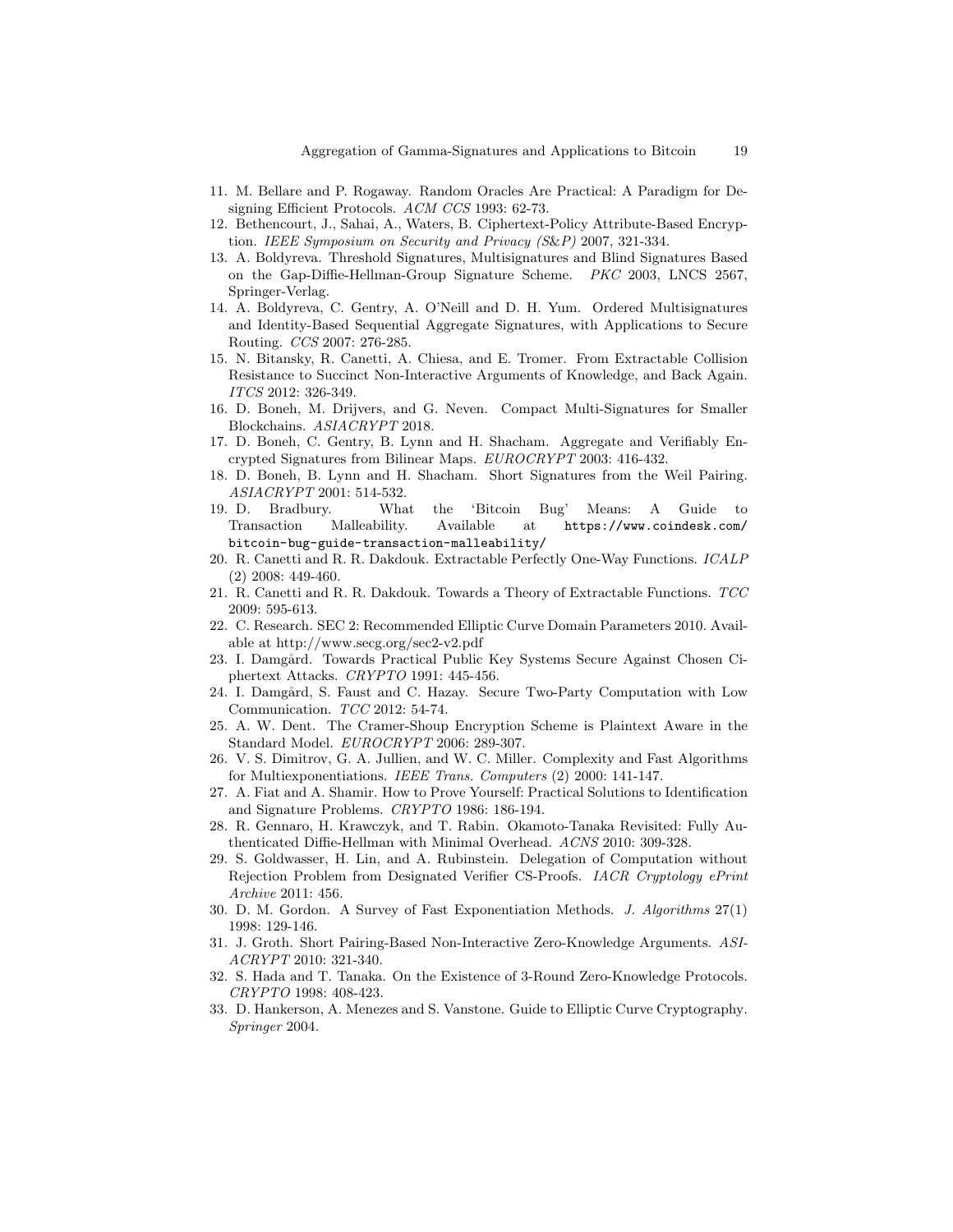- 20 Yunlei Zhao
- 34. S. Hohenberger, B. Waters. Synchronized Aggregate Signatures from the RSA Assumption. EUROCRYPT 2018: 197-229.
- 35. K. Itakura and K. Nakamura. A Public-Key Cryptosystem Suitable for Digital Multisignatures. NEC Research & Development, 71:18, 1983.
- 36. T. Jager and J. Schwenk. On the Equivalence of Generic Group Models. ProvSec 2008: 200-209.
- 37. D. Johnson, A. Menezes and S. Vanstone. The Elliptic Curve Digital Signature Algorithm (EC-DSA). Int. J. Inf. Sec 1(1) 2001: 36-63.
- 38. H. Krawczyk. HMQV: A High-Performance Secure Diffie-Hellman Protocol. CRYPTO 2005: 546-566.
- 39. C.M. Li, T. Hwang, and N.Y. Lee. Threshold Multisignature Schemes where Suspected Forgery Implies Traceability of Adversarial Shareholders. EUROCRYPT 1994, LNCS 950, Springer-Verlag.
- 40. S. Lu, R. Ostrovsky, A. Sahai, H. Shacham, and B. Waters. Sequential Aggregate Signatures and Multisignatures without Random Oracles. EUROCRYPT 2006, LNCS 4004, Springer-Verlag.
- 41. A. Lysyanskaya, S. Micali, L. Reyzin, and H. Shacham. Sequential Aggregate Signatures from Trapdoor Permutations. EUROCRYPT 2004, LNCS 3027, Springer-Verlag.
- 42. C. Ma, J. Weng, Y. Li and R. H. Deng. Efficient Discrete Logarithm Based Multi-Signature Scheme in the Plain Public Key Model. Codes Cryptography 54(2) 2010: 121-133.
- 43. W. Mao. Modern Cryptography: Theory and Practice. CRC 2004.
- 44. U. Maurer. Abstract Models of Computation in Cryptography. IMA Cryptography and Coding 2005: 1-12.
- 45. U. Maurer and S. Wolf. Lower Bounds on Generic Algorithms in Groups. EURO-CRYPT 1998: 72-84.
- 46. G. Maxwell. Signature Aggregation for Improved Scalablity. Available at https://bitcointalk.org/index.php?topic=1377298.0
- 47. G. Maxwell, A. Poelstra, Y. Seurin and P. Wuille. Simple Schnorr Multi-Signatures with Applications to Bitcoin. IACR Cryptology ePrint Archive 2018: 68.
- 48. S. Micali, K. Ohta, and L. Reyzin. Accountable-Subgroup Multisignatures. ACM CCS 2001, ACM Press.
- 49. T. Mie. Polylogarithmic Two-Round Argument Systems. J. Mathematical Cryptology 2(4) 2008: 343-363.
- 50. S. Nakamoto. Bitcoin: A Peer-to-Peer Electronic Cash System. 2008 Available at http://bitcoin.org/bitcoin.pdf
- 51. K. Ohta and T. Okamoto. A Ddigital Multisignature Scheme Based on the Fiat-Shamir Scheme. ASIACRYPT 1991, LNCS 739, Springer-Verlag.
- 52. L. Parker. Bitcoin 'Spam Attack' Stressed Network for at least 18 Months, Claims Software Developer. Available at https://bravenewcoin.com/news/bitcoinspam-attack-stressed-network-for-at-least-18-months-claims-software-developer/
- 53. Patricia Tree. Available at https://github.com/ethereum/wiki/wiki/Patricia-Tree
- 54. D. Pointcheval and J. Stern. Security Arguments for Digital Signatures and Blind Signatures. Journal of Cryptology, 13(2) 2000: 36-396.
- 55. M. D. Raimondo and R. Gennaro. New Approaches for Deniable Authentication. ACM Conference on Computer and Communications Security 2005: 112-121.
- 56. M. D. Raimondo, R. Gennaro, and H. Krawczyk. Deniable Authentication and Key Exchange. ACM Conference on Computer and Communications Security 2006: 400-409.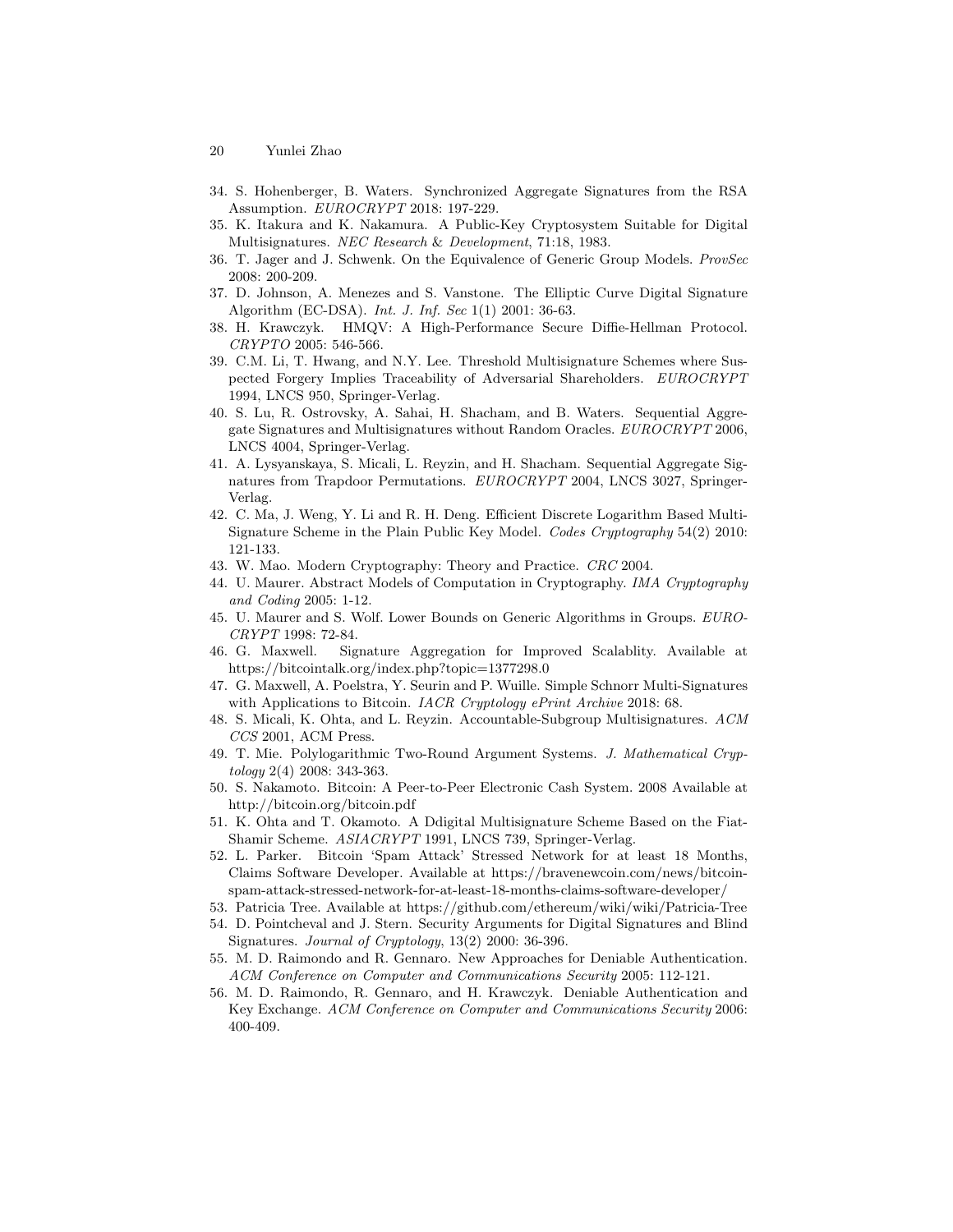- 57. T. Ristenpart and S. Yilek. The Power of Proofs-of-Possession: Securing Multiparty Signatures against Rogue-Key Attacks. EUROCRYPT 2007: 228-245.
- 58. E. B. Sasson, A. Chiesay, C. Garmanz, M. Greenz, I. Miersz, E. Tromerx and M. Virza. Zerocash: Decentralized Anonymous Payments from Bitcoin. IEEE Symposium on Security and Privacy 2014: 459-474.
- 59. E. B. Sasson, A. Chiesa, E. Tromer and M. Virz. Succinct Non-Interactive Zero Knowledge for a Von Neumann Architecture. USENIX Security 2014: 781-796.
- 60. C. P. Schnorr. Efficient Identification and Signatures for Smart Cards. CRYPTO 1989: 239-252.
- 61. C. P. Schnorr. Security of Blind Discrete Log Signatures against Interactive Attacks. ICICS 2001: 1-12.
- 62. C. P. Schnorr. Small Generic Hardcore Subsets for the Discrete Logarithm. Information processing Letters 79(2): 93-98, 2001.
- 63. C. P. Schnorr, M. Jakobsson. Security of Signed ElGamal Encryption. ASI-ACRYPT 2000: 73-89.
- 64. J. T. Schwartz. Fast Probabilistic Algorithms for Verifications of Polynomial Identities. Journal of the ACM, 27(3): 701-717, 1980.
- 65. V. Shoup. Lower Bounds for Discrete Logarithms and Related Problems. EURO-CRYPT 1997: 256-266.
- 66. A. V. Wirdum. Scriptless Scripts: How Bitcoin Can Support Smart Contracts Without Smart Contracts. Available at https://bitcoinmagazine.com/articles/scriptless-scripts-how-bitcoin-can-supportsmart-contracts-without-smart-contracts/
- 67. A. C.-C. Yao and Y. Zhao. Deniable Internet Key Exchange. ACNS 2010: 329-348.
- 68. A. C.-C. Yao and Y. Zhao. OAKE: A New Family of Implicitly Authenticated Diffie-Hellman Protocols. ACMCCS 2013: 1113-1128. Full version available at https://eprint.iacr.org/2011/035
- 69. A. C.-C. Yao and Y. Zhao. Online/Offline Signatures for Low-Power Devices. IEEE Trans Information Forensics and Security 8(2) 2013: 283-294.
- 70. A. C.-C. Yao and Y. Zhao. Privacy-Preserving Authenticated Key-Exchange Over Internet. IEEE Trans Information Forensics and Security 9(1) 2014: 125-140.

# A A Variant of Aggregate Γ-Signature

A variant of the aggregate Γ-signature scheme is described in Table 6.

Here, the algorithms ( $KeyGen, Sign, Verify$ ) constitute a variant of the  $\Gamma$ signature scheme presented in Section 2.3, where the value A (rather than  $d =$  $H(A)$  in the original *Γ*-signature) is output as part of the signature. This change does not affect the provable security of Γ-signature, but the result signature, i.e.,  $(A, z)$ , is one bit longer than  $(d, z)$ . Specifically, the bit length of d is  $l = \log q =$ 256, while that of A is  $l + 1 = 257$  over the secp 256k1 curve. This variant has some advantages, on the following grounds: (1) the verification of individual signatures and that of aggregate signature are more compatible; (2) it can be more efficient for signature aggregation.